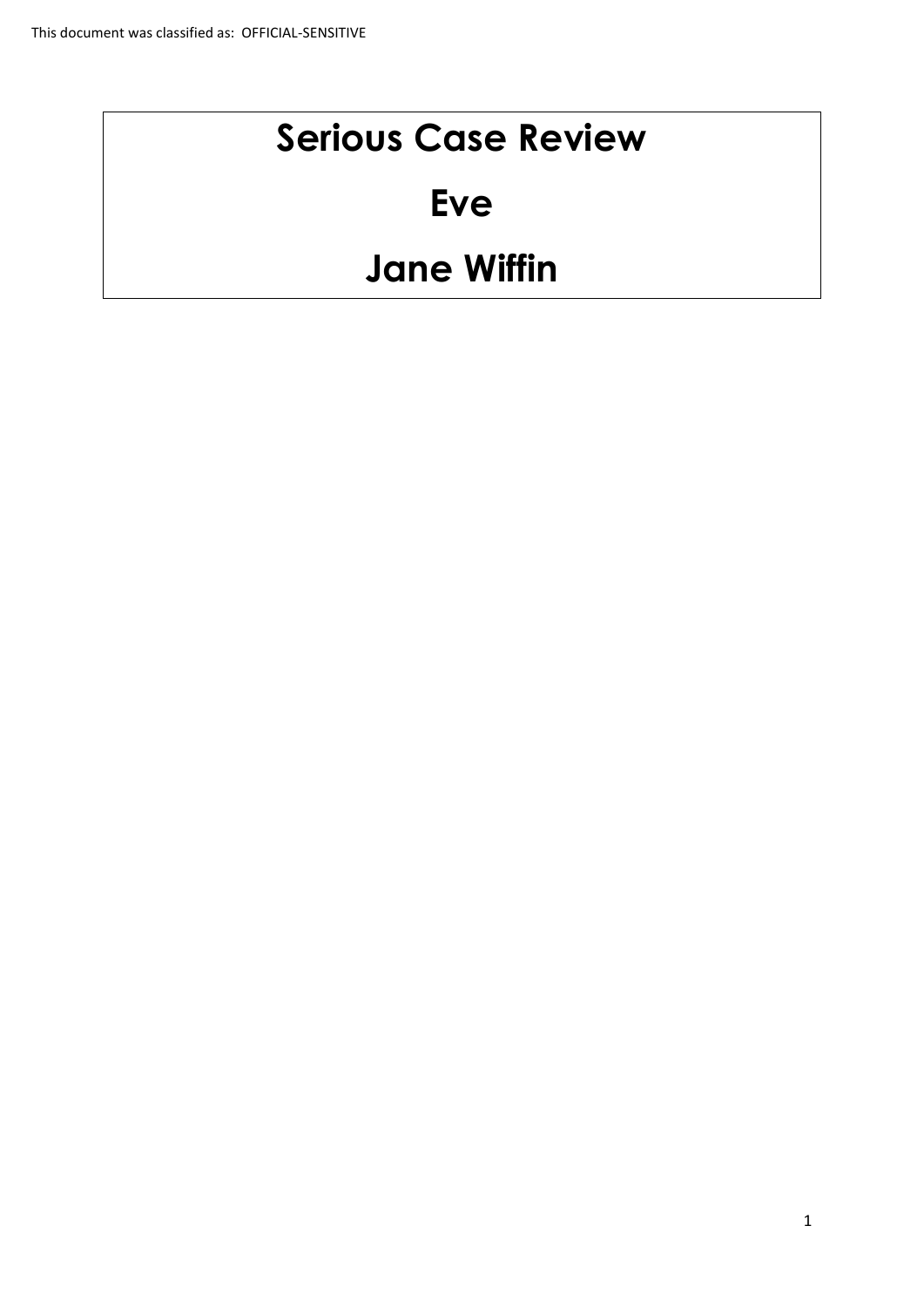## **Contents**

|  | 1. Introduction                                     | 3  |
|--|-----------------------------------------------------|----|
|  | Reason for the Serious Case Review                  | 3  |
|  | Purpose of a SCR                                    | 4  |
|  | Methodology and Process of the SCR                  | 4  |
|  | <b>Family Background</b>                            | 5  |
|  | Family Involvement in the SCR                       | 5  |
|  |                                                     |    |
|  | 2. Chronology of Professional Involvement           |    |
|  | Mother pregnant with Eve                            |    |
|  | Mother's preoccupation with her own health needs    |    |
|  | Eve's birth                                         |    |
|  | Planning for Eve to return home                     | 8  |
|  | The Child in Need process                           | 9  |
|  | Complaints from PA's                                | 9  |
|  | Concerns about the clutter in the home              | 10 |
|  | Mother raises concerns about allergies and possible | 11 |
|  | neurological difficulties for Eve                   |    |

| <u>HOOLOIQICAL AIMICOMOS TOL EYO</u>                        |     |
|-------------------------------------------------------------|-----|
| The professional response to Fabricated and Induced illness | 13  |
| The second period of Child in Need planning                 | 18. |

## **3. Conclusion and Findings 20**

#### **4. References 34**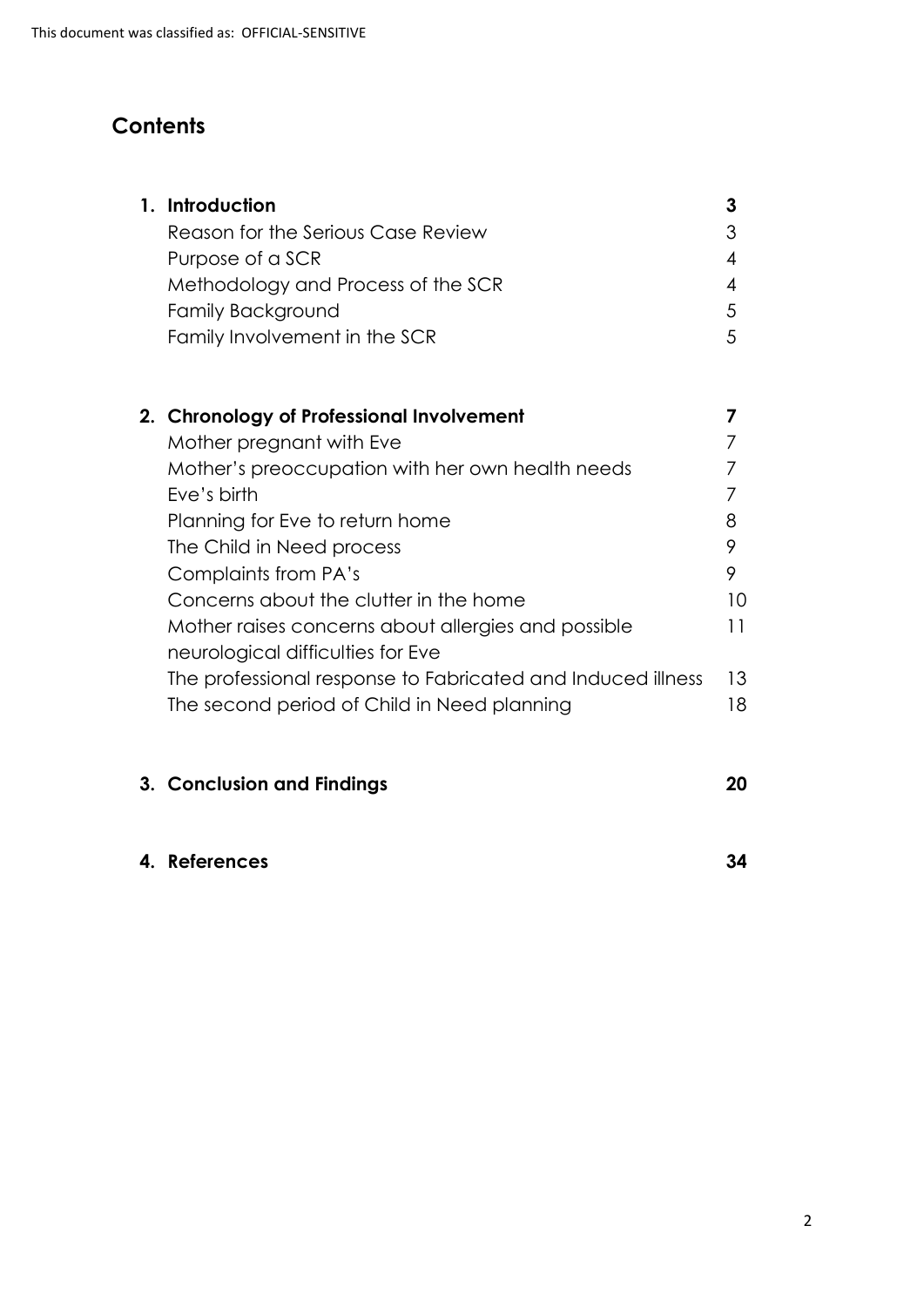## **1. Introduction**

**.** 

#### **Reason for the Serious Case Review**

- 1.1 This Serious Case Review<sup>1</sup> (SCR) was commissioned by Stockton-on-Tees Local Safeguarding Children Board<sup>2</sup> in November 2018 and is about Eve who was taken to hospital 1 at the age of 2 years by a babysitter with whom Eve had stayed overnight. Eve presented as critically unwell with a significant head injury and extensive bruising and was promptly transferred to hospital 2 where she received extensive medical care and support. The injuries were subsequently found to be non-accidental; care proceedings were initiated, and a criminal investigation started.
- 1.2 When Eve was well enough to leave hospital 2, she was placed with foster carers, where she received warm and appropriate care. She continued to have lots of supervised contact with her parents and extended family and is now living with family members who have been assessed and approved by the Local Authority. Eve has progressed well and contact with parents / family members has been maintained. The finding of fact judgment<sup>3</sup> in the care proceedings deemed that neither mother or father were responsible for inflicting the injuries to Eve and the likely perpetrator of the physical abuse was the babysitter; there are ongoing criminal processes regarding this. Professionals involved could not have predicted that Eve would have been harmed in this way.
- 1.3 The SCR process commenced before the finding of fact judgement. The SCR continued after it because of concerns regarding the parent's decision to leave Eve with a babysitter overnight who they, and Eve, knew only briefly, and with whom Eve had not stayed before. Although the parents could not have known that Eve would be harmed, it was not an appropriate decision for a young child who already had multiple adults looking after her to be left overnight with other adults that she barely knew. The decision appears to have been influenced by mother's significant preoccupation with her own health and care needs. Mother and father had relied on a group of caring, but ever-changing personal assistants<sup>4</sup> (PA's) who were employed jointly to meet mother's health needs and support mother with her parenting as a disabled adult. At the time that Eve was left with the babysitter, all the PA's had left mother's employment because of allegations of poor employment practices,

<sup>&</sup>lt;sup>1</sup> Changes have been recently made to the reviews of serious incidents of concern about children: <https://www.gov.uk/government/publications/working-together-to-safeguard-children--2> <sup>2</sup> Now Stockton and Hartlepool Safeguarding Children's Partnership

<sup>3</sup> A 'finding of fact' in a judgement by the High Court is a binding Judgement of the Court as to which of the disputed facts in a case are true. It is made after evidence has been heard by the Judge. Once such a judgement is made, it is a binding Order of the Court on everyone unless successfully appealed to the Court of Appeal or the Supreme Court

<sup>4</sup> Personal assistants work directly with one or more individuals to help them with various aspects of their daily life, to help them live as independently as possible. They are employed directly by an individual who's managing and paying for their own care through a social care direct payment or personal budget.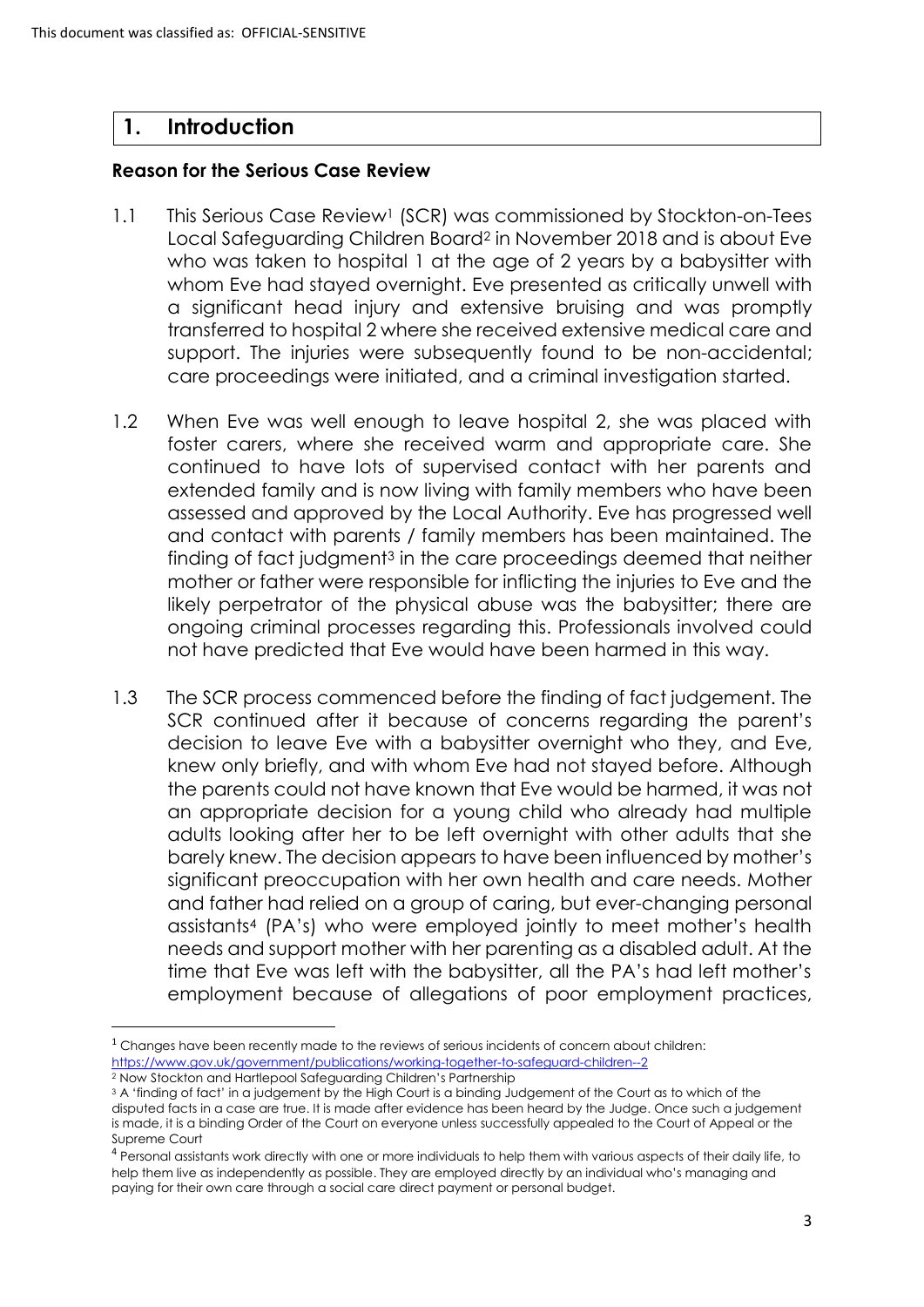bullying and being asked to fulfil inappropriate tasks such as looking after mother's horses. Father was by this time full time at home, but a pattern had emerged over the whole of Eve's life of neither parent providing full time care to Eve. It remains unclear what mother's disabilities or health needs are; she currently lives independently in her own home and receives some support from her parents, but no other care.

### **Purpose of a SCR**

1.4 The purpose of a SCR is to establish whether there are lessons to be learned about the strengths and weaknesses of the local safeguarding system, the way in which professionals and agencies have worked together to address the needs and circumstances of a particular child/ren and to establish whether there are wider systemic issues which have influenced practice.

### **Methodology and Process of the SCR**

- 1.5 This SCR has been undertaken using a hybrid systems approach. It has been led by Jane Wiffin who is independent of all services and organisations in Stockton. Chronologies were sought from all agencies in contact with Eve and her parents commencing from when mother was pregnant with Eve until the critical incident. Agencies were also asked to provide any relevant background information.
- 1.6 A panel of senior managers was convened to oversee the SCR process, helped to undertake the analysis of practice and provide critical commentary on the draft SCR reports and findings. The Independent Author and members of this panel conducted interviews with all professionals. All those professionals who worked with Eve came together as a group as part of the analysis process. This was a thought provoking and helpful part of the process. It was clear that many professionals and the PA's had formed a good relationship with Eve, and hearing that she had not been well was distressing for them. Many of the professionals were also involved in the care proceedings, which was incredibly arduous, and we are grateful to them all for taking the time to think carefully about practice and for being open and reflective.
- 1.7 A number of original documents and assessments were reviewed across agencies, including Children's Social Care and health assessments, reports for the initial child protection case conference and case records/decision making points.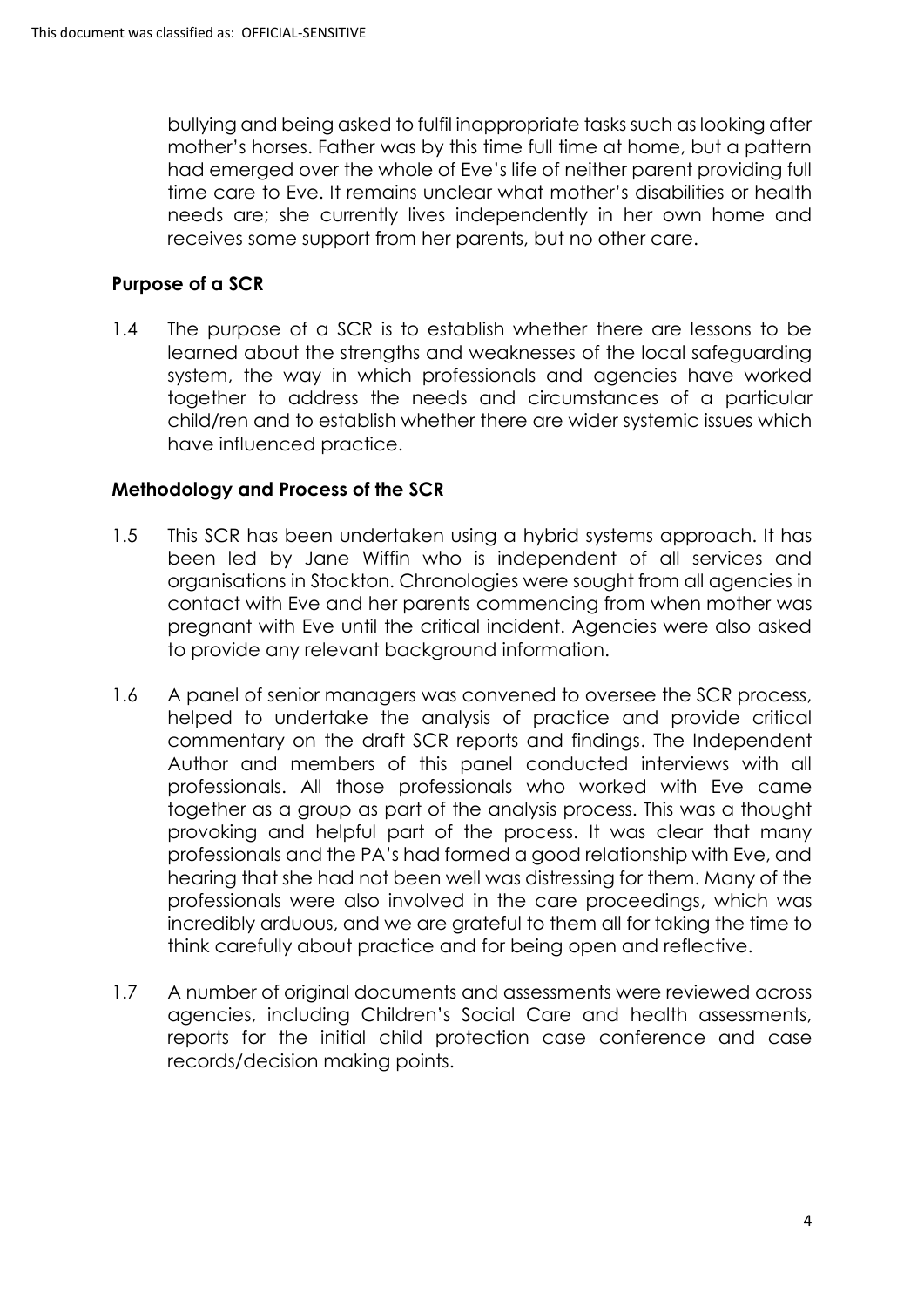#### **Family Background**

- 1.8 The Family is White/British.
- 1.9 It is not clear when mother and father met or when they married, because there is little information about this in the records held. Father was not asked about his childhood, and all that is known was that his mother did not live locally.
- 1.10 Eve is an only child and her parents will be referred to as mother and father. Mother lived with her parents and one sibling as a child, and said she had a happy and settled childhood. She reported that at the age of 17 she had an accident that caused back injuries which were long lasting. Mother had a professional job, and over time she reported that she developed a range of medical conditions and disabilities that she said impacted on her day to day life. She said that at age 27 she was paralysed for 6 months; 3 years later she was assessed by Adult Social Care and reported limited mobility, required support with getting out of bed, washing and dressing for work, help to carry out household tasks and help with shopping. Mother was provided with a financial package/direct payment<sup>5</sup> to employ PA's to meet her care needs. In her mid-30's she self-reported a further deterioration in her health, stopped working and her financial package was increased which enabled her to employ PA's for 22 hours a week. Father was described as her main carer, providing support with household tasks and all finances and care when he was not working Mother was also supported by her own mother and father.

### **Family Involvement in the SCR**

**.** 

1.11 Mother, father, maternal grandparents and paternal grandmother were invited to contribute to the review. Paternal grandmother did not feel she had anything to add to the review, and father did not reply to the letters sent to him. Maternal grandmother (MGM) did ask to meet with the independent reviewer. At this meeting she said that she had been delighted when mother had found she was pregnant with Eve. The subsequent hospitalisation and injuries had been difficult to cope with and their focus has been on the safety and wellbeing of Eve, both when she was unwell in hospital and subsequently. This meant that she did not remember very much about the time before Eve was injured or her contact with professionals.

<sup>5</sup> Direct payments are for people who have been assessed as needing help from Adult Social Care, and who would like to arrange and pay for their own care and support services instead of receiving them directly from the local authority.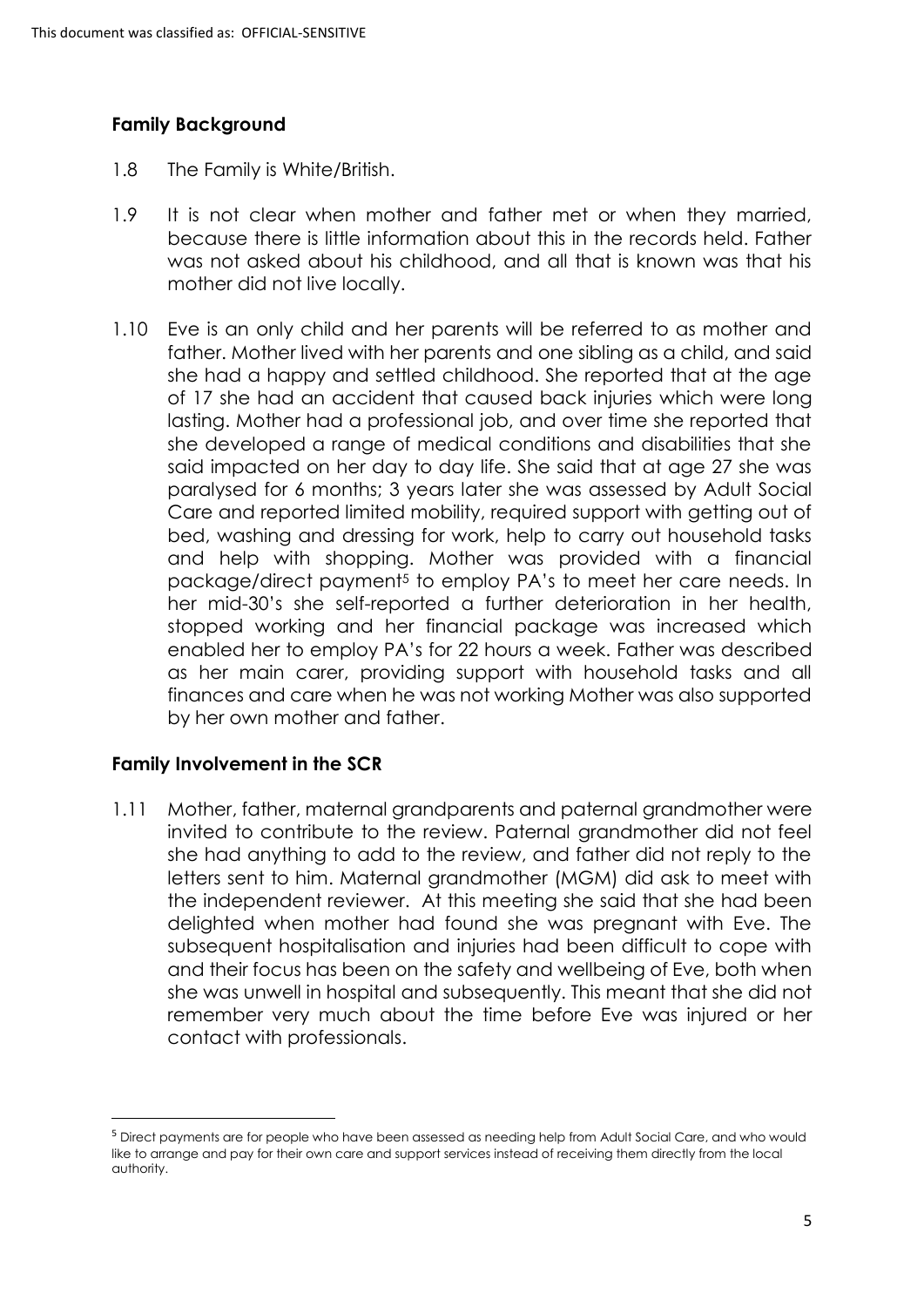1.12 The independent reviewer and a member of the panel met with mother. Mother talked about being very happy to have found herself pregnant and was determined that she would be a good parent, regardless of her reported disabilities. She believed that she was an anxious mother, caused by Eve's early illnesses and she does not accept that she was overly preoccupied with her own or Eve's health. She also does not accept the finding of fact conclusion that there was little evidence of many of her reported illnesses. Mother said that she was given conflicting information over time by professionals about Eve's health. She also believes that adults with disabilities have the same rights as any ablebodied adult to parent. Initially she questioned whether she had been provided with the right support but agreed that she had been well supported by the HV throughout and neonatal nurse and had received a good funding package. She reported that employing PA's was complex and like having a full-time job. She said that she received more help with this, from a small voluntary organisation, in the period before Eve was born and she missed this later. She reported that the employment issues caused her and father a great deal of stress.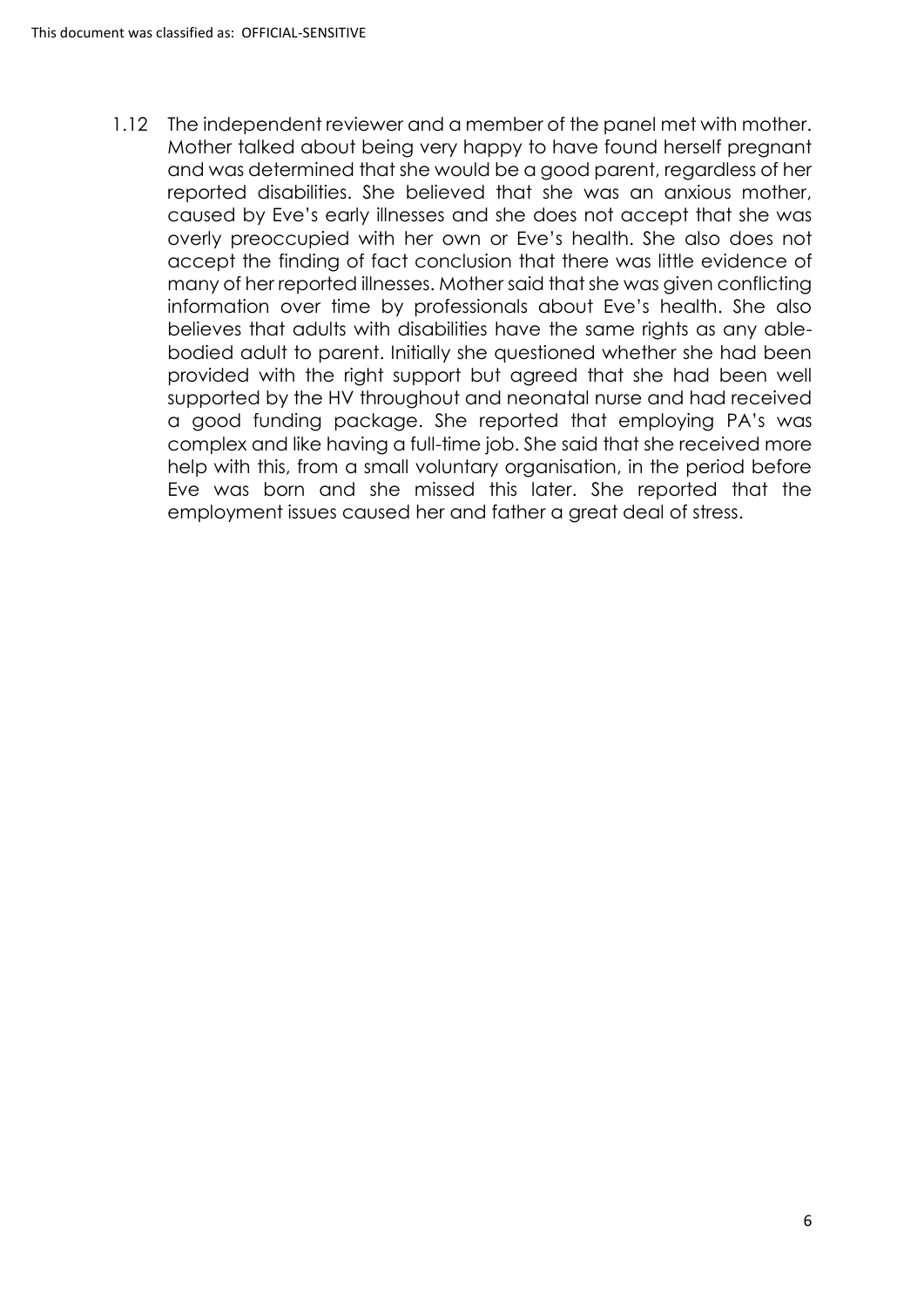## **2. Chronology of Professional Involvement**

#### **Mother Pregnant with Eve**

2.1 In 2015<sup>6</sup> mother sought advice about stomach pains from her GP and after a number of investigations, she was found to be 8 months pregnant; mother and father reported that they had been told they could not have children. Mother received appropriate ante-natal care, which focussed on her medical needs given the late stage of the pregnancy. It is notable that no professional who had contact with mother before and after the birth of Eve considered whether this might be a denied or concealed pregnancy. Given the potential negative implications of a lack of ante-natal care and preparation for parenthood this was a gap in professional thinking which is discussed in Finding 1.

#### **Mother's preoccupation with her own health needs**

2.2 During the brief antenatal period mother gave detailed descriptions of a long list of her medical conditions, disabilities and medication (in a written format) to all health professionals she came into contact with regarding her anti-natal care. This struck those professionals as slightly unusual. This was a pattern that occurred across the period of review. Mother would spend considerable periods of time talking to professionals about her health conditions and give them the long, written list of required medications. This information was accepted at face value, and that it was very often unclear from the majority of records held by health professional, what was mother's view or what was a professional opinion. Although many professionals felt that mother behaved in ways, they found complex, challenging and emotionally draining, this was never discussed or analysed until during the process of this review. This is discussed in Finding 2.

### **Eve's birth**

1

- 2.3 When Eve was born there were complications caused by the time taken to deliver her under a general anaesthetic and she stopped breathing; cardiopulmonary resuscitation<sup>7</sup> was initiated. Eve was then transferred to the neonatal unit<sup>8</sup> in hospital 1 where she initially made good progress.
- 2.4 A medical emergency occurred when Eve was 3 days old and she was found lifeless and was resuscitated prior to transfer to hospital 2.

<sup>&</sup>lt;sup>6</sup> Specific dates are not provided to ensure anonymisation

<sup>7</sup> This is a lifesaving procedure that is done when a baby's breathing or heartbeat has stopped.

<sup>8</sup> A neonatal intensive care unit, also known as an intensive care nursery, is an intensive care unit specialising in the care of ill or premature new-born infants. Neonatal refers to the first 28 days of life.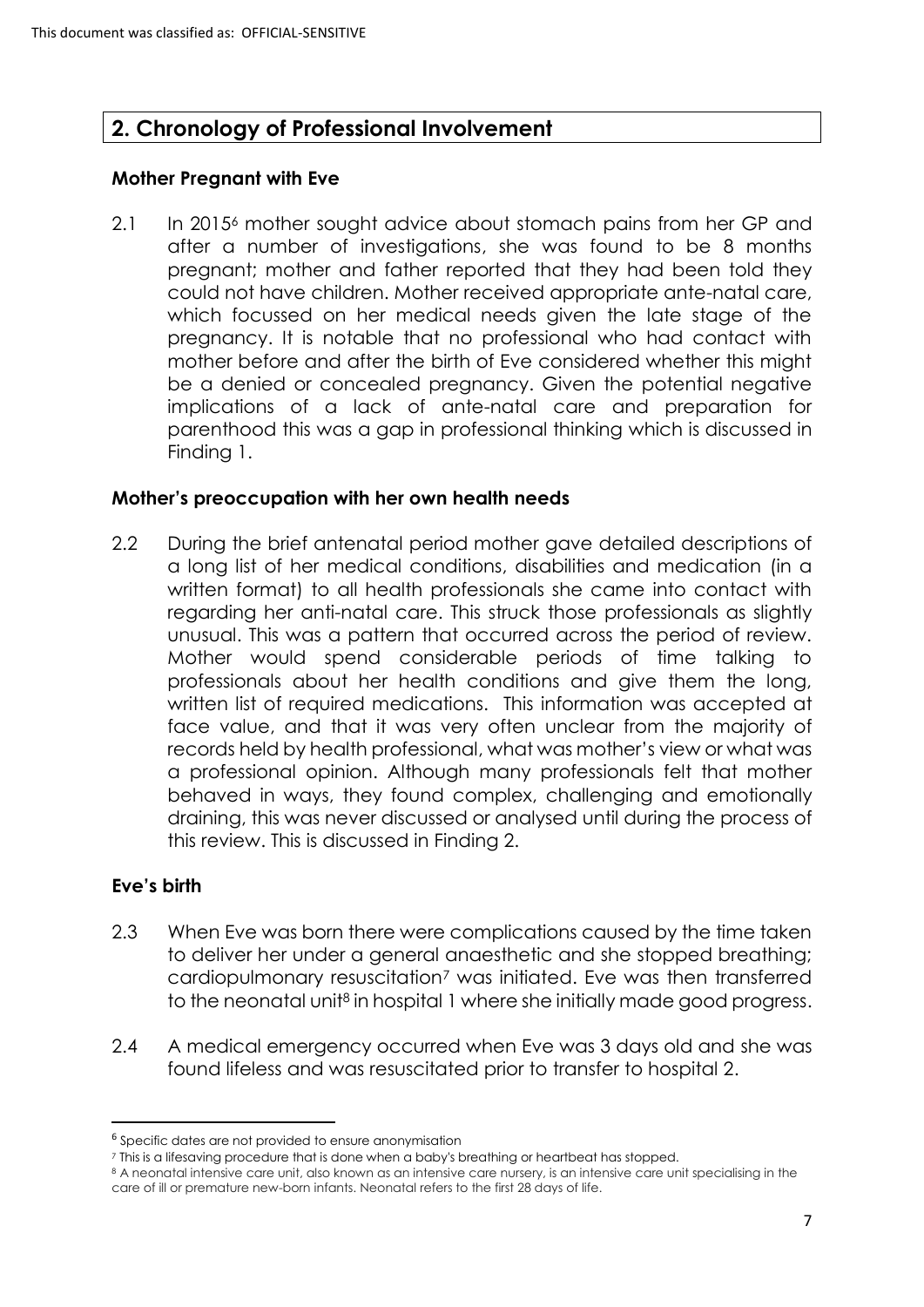Eve had suffered a significant pulmonary haemorrhage<sup>9</sup> and, although a number of tests were undertaken, the cause was not found. It was thought it may have been caused by an allergy to dairy. Mother met with hospital 2 dietician for an assessment of Eve's needs and a milk free diet was agreed for mother to enable her to breastfeed. These early health concerns caused professionals to be empathetic to mother's significant and growing preoccupation with Eve's health and influenced the time it took for a consideration of whether this was proportionate or unusual. There should have been more analysis of the depth of this. (See Finding 8)

### **Planning for Eve to return home**

- 2.5 A number of different assessment processes started at this time. The Adult Services social worker (ASSW1) started to reassess mother's care and support needs10. The ASSW1 made a referral to Children's Services for additional support for mother with her parenting role and a single assessment was started; mother complained this process was intrusive because she thought that it would only involve discussion of increased financial support. The Health Visitor (HV) carried out the primary visit to see Eve. These different assessment processes concluded that:
	- The relationship between mother, father and Eve was observed to be warm, confident and caring;
	- Mother's reported poor physical health and disabilities would impact on her ability to care for Eve, that she would need support to meet the physical demands of the parental role and could not be left alone with Eve;
	- The parents expressed the view that they had the right to be supported to fulfil their parenting role regardless of mother's disabilities and medical needs and they needed an increase in funded care hours to help them to look after Eve safely;
	- The role that father might play was not covered;
	- The parents had little family support.
- 2.6 It was agreed that Mother would be provided with joint funding using direct payments<sup>11</sup> (Adult and Children's Services) to employ PA's for 60 hours a week. The PA's were to provide personal care to mother, cook meals, clean the house and help with shopping. It was stipulated that the PA's should not provide care for mother's 2 horses or the rabbits in the home; this had been a recent concern. The joint funding from Children's Social Care was to support mother to care for Eve.

 $\overline{a}$ <sup>9</sup> Pulmonary haemorrhage is rare. It happens when blood leaks from blood vessels in the windpipe or airways into the main lung.

<sup>10</sup> <http://www.legislation.gov.uk/ukpga/2014/23/contents/enacted>

<sup>11</sup> <https://www.carersuk.org/help-and-advice/practical-support/getting-care-and-support/direct-payments>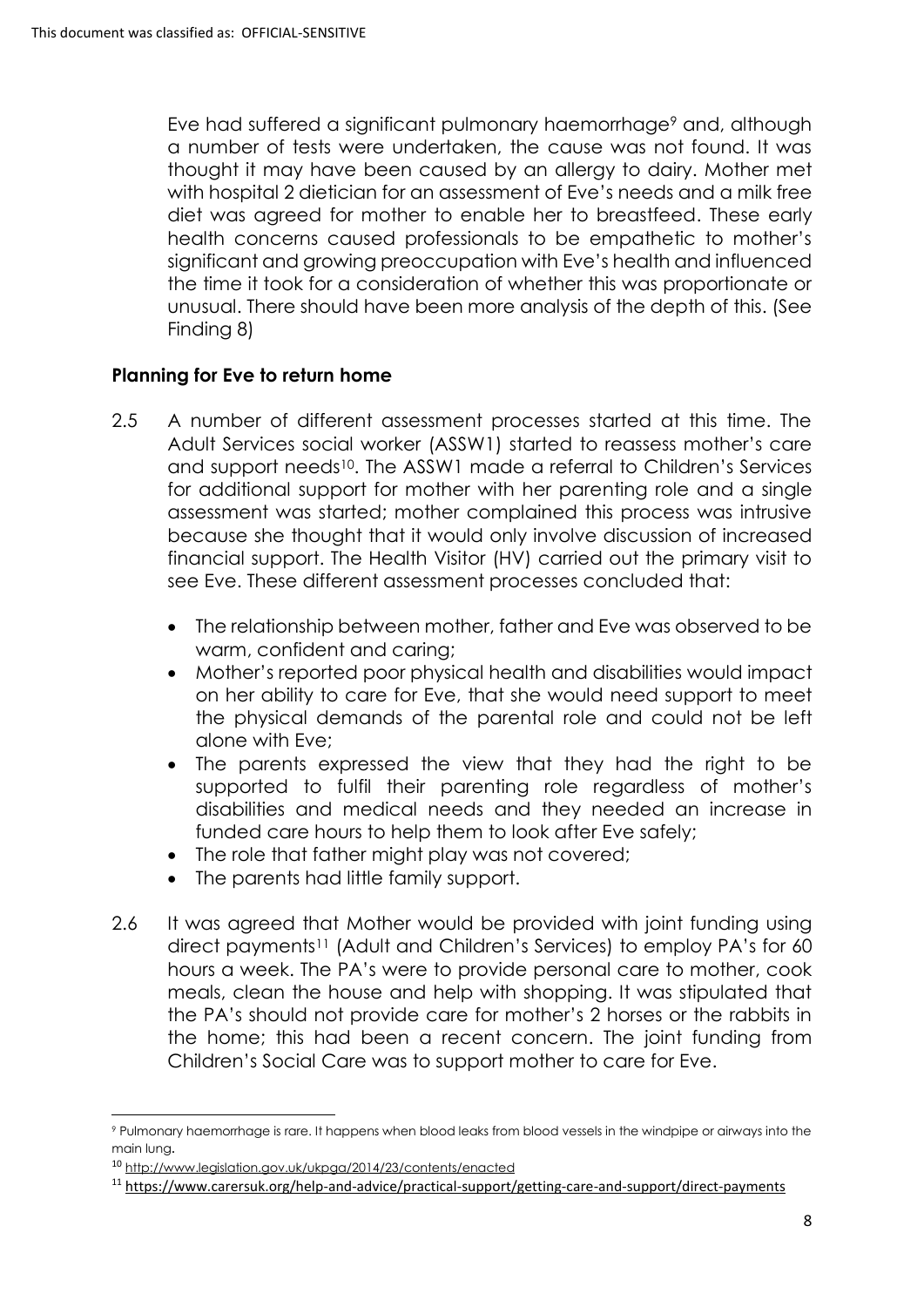There was an overall lack of clarity or any detailed plan about this, how the PA's were to support mother in her parenting role and what father's role would be. This is discussed in Finding 3 regarding supporting disabled adults in their parenting role.

#### **The Child in Need process**

- 2.7 Eve returned home after 4 weeks in hospital 1. Mother, father and Eve were offered support from the Neonatal Community Nurse (NCN) from hospital 1 and she visited three times in October 2015. Support was also provided by HV, ASSW1 and Children's Services social worker (CSSW2). There was no sense that either mother or father were overly anxious about Eve in these early days.
- 2.8 Children's Services agreed to support the family through a child in need plan. There were regular child in need meetings for the next 19 months, which were well attended by all involved professionals and family members. However, the child in need plan lacked clarity of what was to be achieved for Eve and no goals were set or objectives agreed. The meetings were reactive, and discussions were often dominated by mother's own health and financial concerns; no boundaries were put around this. The importance of effective child in need processes is discussed in Finding 4.

### **Complaints from PA's**

1

- 2.9 In the period between November 2015 and early February 2016 there were 5 complaints made by the PA's to the personalisation team. These related to allegations that mother asked them to care for her two horses, poor employment practices related to pay, and they said they had been bullied by mother and father. These concerns were addressed by ASCSW1 and CSSW2 through meetings with mother, who always refuted the allegations. Her denial was accepted, because they were viewed as one person's word over another, despite previous concerns of a similar nature. The solution formulated was that the personalisation service<sup>12</sup> would take over the management of mother's direct payments, meaning the poor employment practice could be addressed. Other issues were not addressed.
- 2.10 Two of the complaints related to allegations that Eve was left unsupervised by mother and the carers in her pram at the stables, or was left alone in mother's care, leaving her at risk because of mother's assertions about the seriousness of her neurological difficulties.

<sup>&</sup>lt;sup>12</sup>Stockton Personalisation Support Service (SPSS) provides a wide range of information, advice and guidance relating to Personal Budgets for adults in the Borough. SPSS offers a variety of practical services. <https://www.stocktoninformationdirectory.org/kb5/stockton/directory/service.page?id=HmAuqzPhqtQ>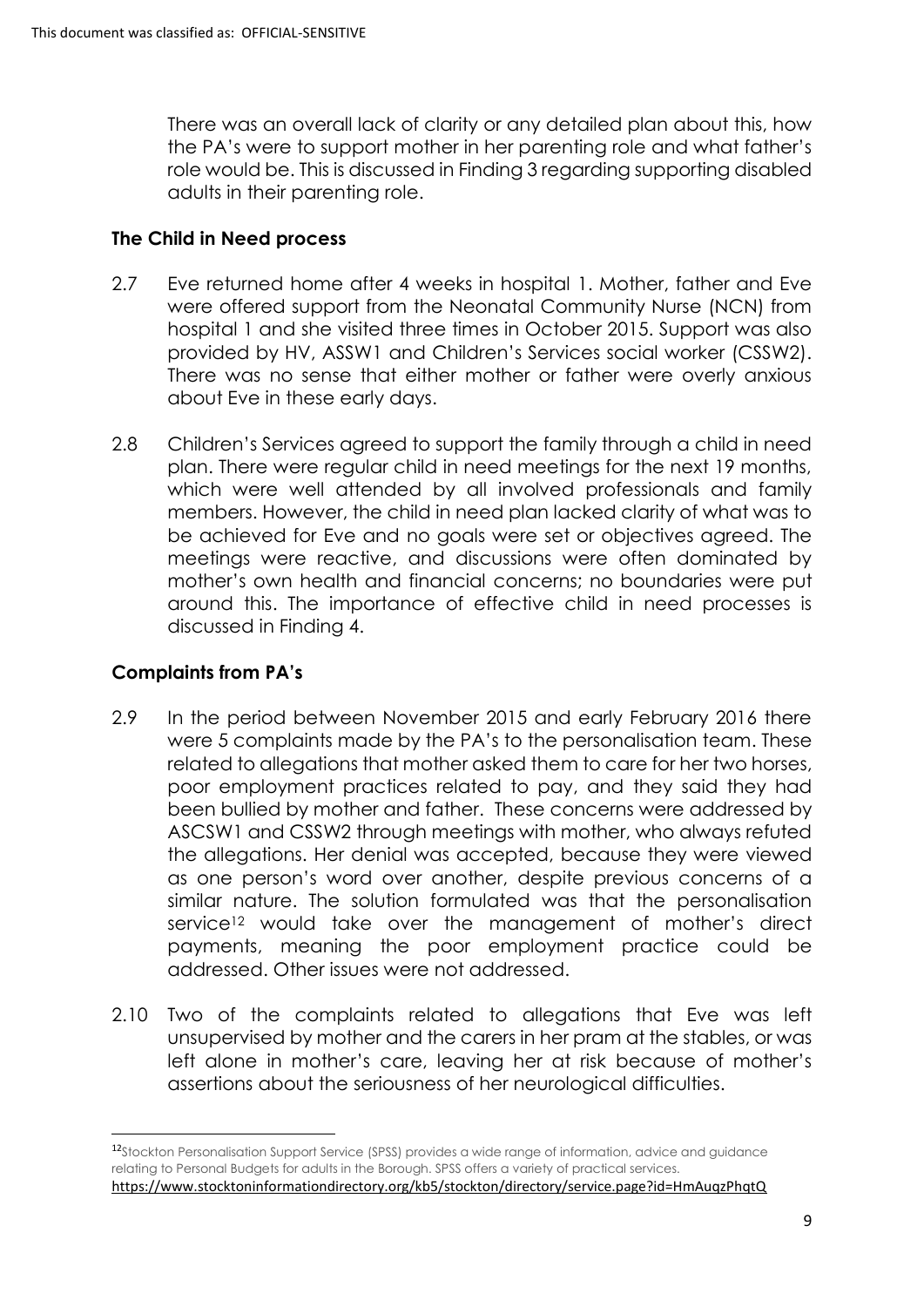1

Overall, the time spent by the PA's on care tasks which were outside what was being funded would have impacted on the care of Eve. Mother often complained that her care needs were being neglected because time was spent with Eve and she cited infections and hospital admissions as a result.

2.11 There was insufficient reflection on the impact of allegations of mother misusing her care hours which were meant to support mother in her parenting role. She should have been challenged about this. This issue of the boundaries around the role and activities of the PA's, and what this meant for Eve as a vulnerable child, or for mother as an adult with care and support needs was never addressed; it was not discussed in the child in need meeting held during this period, and the complaints were not shared beyond Adult and Children's Social Care. The complaints by the PA's of bullying were also not addressed, and the implications for the safety and wellbeing of Eve not considered. This is discussed in Finding 5.

## **Concerns about the clutter in the home; was this the early signs of neglect?**

- 2.12 There were concerns about the cluttered nature of the home from when Eve was 8 weeks old. The HV was concerned about Eve's safety and her future ability to move around the house and raised this as an issue at the first developmental review and mother agreed to address this. The role of father in this was less clear. The PA's spent a lot of time cleaning the house, but they were also not asked why the house was cluttered given their role. If this had been discussed with them, they would have said that they left the house neat and tidy and would come back the next day and the house would have descended back into chaos. The nature of their relationship with mother and father meant that they felt unable to address this.
- 2.13 The clutter was of concern to all professionals, and the HV carried out a formal assessment of neglect (The Graded Care Profile13) which highlighted no concerns. The clutter remained, and there were only small improvements leaving professionals concerned about Eve's safety. There was no further discussion of why the clutter existed or whether this was a sign of hoarding which needed addressing. There was also no discussion about why there were only small improvements, despite the concerns about the likely harm to Eve. This was the significant issue here. Mother and father were either unwilling or unable to make changes in the best interest of Eve.

<sup>13</sup> [https://learning.nspcc.org.uk/research-resources/2018/implementation-evaluation-deliver-graded-care](https://learning.nspcc.org.uk/research-resources/2018/implementation-evaluation-deliver-graded-care-profile-2/)[profile-2/](https://learning.nspcc.org.uk/research-resources/2018/implementation-evaluation-deliver-graded-care-profile-2/)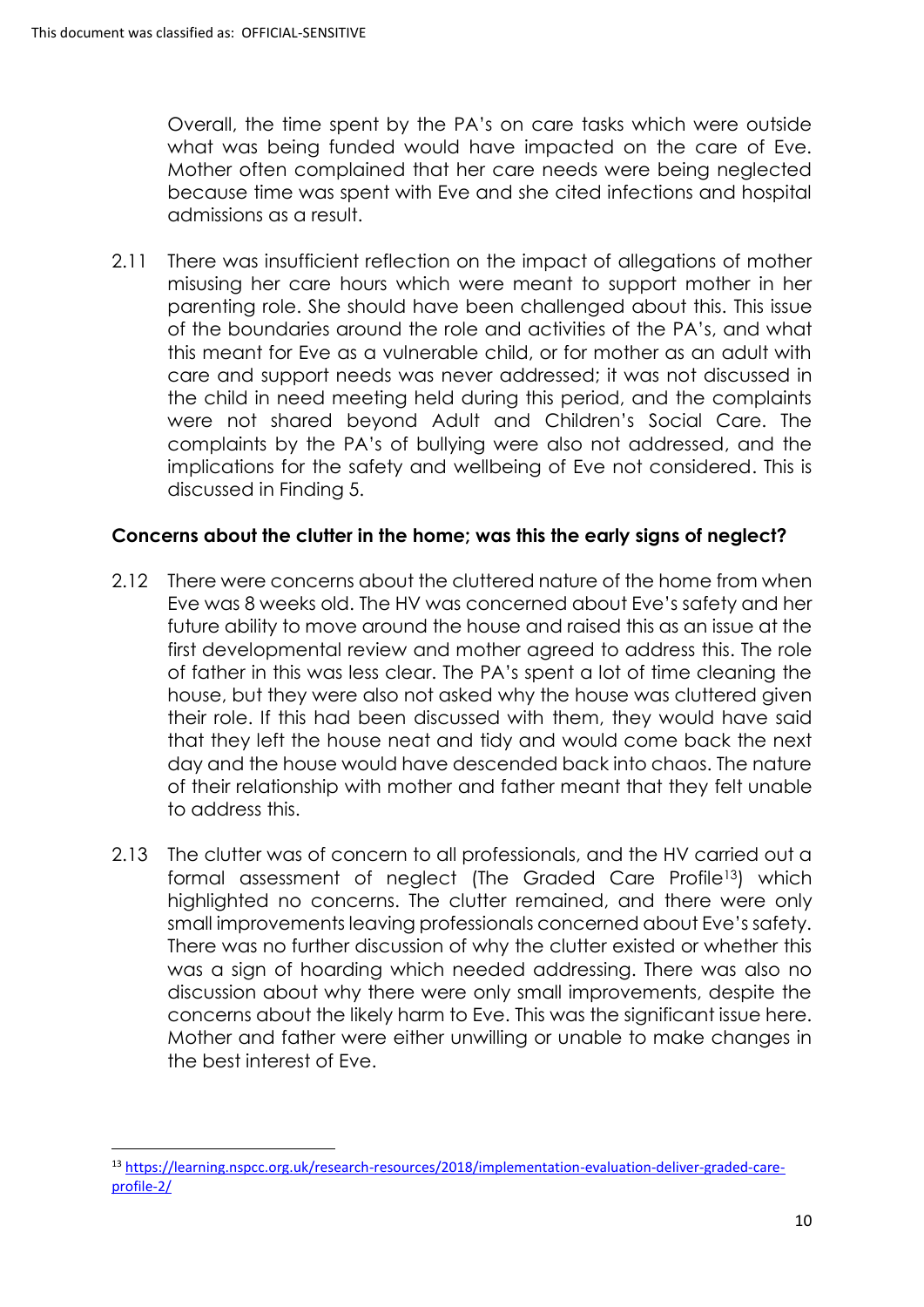- 2.14 In addition to the concerns about the safety of the house, the PA's also raised concerns that Eve was routinely being left unsupervised in her pushchair from the age of 8 weeks old at the stables and that she was left in the sole care of her mother from the age of 12 weeks old because mother had asked the PA's to attend to the horses. It had been agreed that mother was not to be left alone with Eve because the level of her neurological needs. This indicated that mother's needs dominated. The PA's reported this to the personalisation service, and this was shared with children's and Adult Services. This was not shared with other professionals and the HV was not made aware of these concerns, and so could not contextualise them alongside other issues regarding potential neglect.
- 2.15 There was evidence that Eve was developing well, and that mother and father demonstrated emotional warmth to Eve who had an observable positive relationship with her parents. It is now clear that the PA's provided most of the daily care to Eve. Over time mother started to talk about her own needs not being addressed by the PA's because they were so focussed on Eve's needs and she complained to all professionals she had contact with about this. Mother asserted that this led to her having untreated infections and unnecessary hospitalisations. It was never very clear whether this was an accurate picture, but there was a growing indication that mother could not keep the needs of Eve in mind, because she was so preoccupied with her own. These were the early signs of neglect which were not addressed. The importance of addressing the early signs of neglect is discussed in Finding 6.

#### **Mother raises concerns about allergies and possible neurological difficulties for Eve**

- 2.16 From December 2015 to April 2016 mother raised concerns about Eve having extensive allergies to a range of foods, beyond a possible dairy intolerance. Additionally, she also started to raise concerns that Eve may be suffering from the same neurological condition as herself. Mother told the HV when Eve was 8 weeks old that she could not attend groups because of the risk of contact with anyone consuming animal proteins. From this time on, all professionals were required by mother to be careful what food they touched or had contact with before they visited the family home and not to bring in any of the products that Eve was reported to be allergic to. There was no discussion about this or reflection about who had diagnosed these new allergies and when; mother's own report was accepted at face value by most professionals. The HV did ask mother about the impact on Eve of her contact with rabbits in the home, and horses at the stables, but mother was dismissive of this.
- 2.17 Mother took Eve to see GP 2 a week after the conversation with the HV and reported that Eve had multiple allergies; no detail or evidence was given or asked for.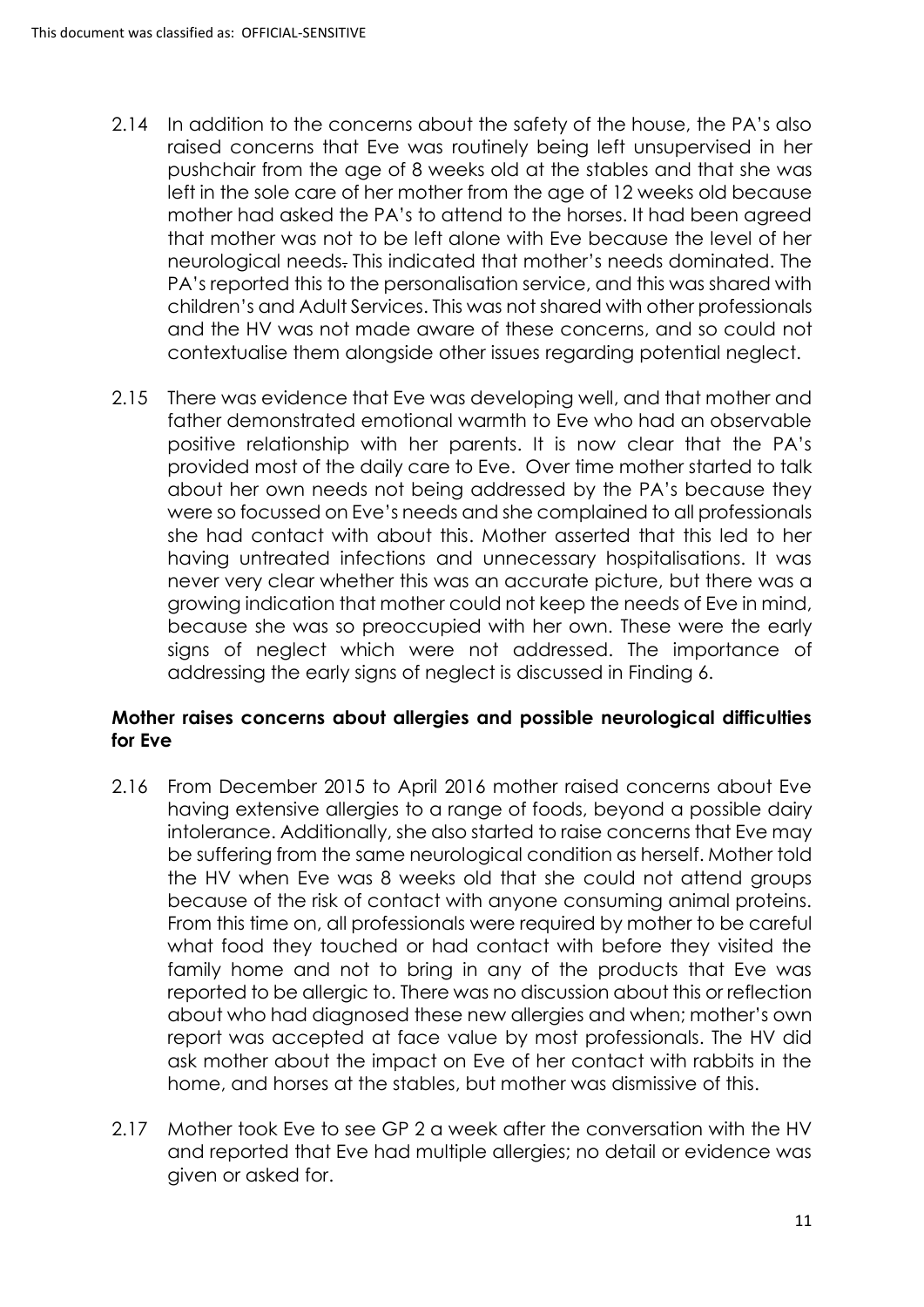**.** 

Mother requested a referral for Eve to a clinical immunologist at hospital 2; this was completed. This led to an alleray test/food challenge<sup>14</sup> planned for July 2016. Mother told the HV about this food challenge 4 weeks before it was due to take place and the HV contacted hospital 2 and asked that she receive all past and future correspondence; this was good practice. This correspondence was provided and clearly stated that the parents had been overly cautious regarding milk protein intolerance and that Eve could go to playgroups and mix with other children. The HV raised this in the next child in need meeting. The parents did start to take Eve to playgroups, but still talked about allergies and neurological difficulties. At this time, it was agreed that there was no need for the child in need plan to continue, and that Eve and her parents would be supported through an early help plan. It was agreed that there would be a review of funding arrangements.

- 2.18 At the beginning of July 2016 Eve was admitted to hospital 2 for a food/dairy allergy challenge and it was found that Eve did not have any allergies; the parents were told in person that a normal diet could be introduced immediately; it was also confirmed that there were no neurological concerns. The GP practice was informed, but not the HV, ASSW2 or the dietician at hospital 1. Mother did not accept these results and told professionals that Eve had reacted to some foods and was to remain on a limited diet. This was again accepted at face value, with the exception of the HV who sought further information; this was effective practice.
- 2.19 Gradually the information regarding no allergies and no neurological difficulties was shared with all agencies, except hospital 1. This meant that the dietician continued to talk to mother about food allergies and offer advice. This stopped because mother had not brought Eve for her appointments she was discharged.
- 2.20 Mother continued to raise concerns about extensive allergies and neurological difficulties for Eve over the next 9 months with all professionals she had contact with. There was no discussion recorded about this, but it appears that mother's self-report that somehow hospital 2 had been wrong about the allergies was accepted by all except the HV. In August 2016 Mother challenged the outcome of the allergy testing and hospital 2 made a referral to the paediatric allergy clinic; an appointment was made for October 2016.

<sup>&</sup>lt;sup>14</sup> A food challenge test is the best way to confirm a food allergy or to see if your child has outgrown a food allergy. They begin with placing a very small (trace) amount on the lips, if no reactions are observed the child will be given increasing amounts of the food over a period of time until a standard portion size is eaten. If any reaction is seen the challenge will be stopped and appropriate medication given. Only one food can be tested at a time and challenge tests are always performed under close supervision of medically trained staff.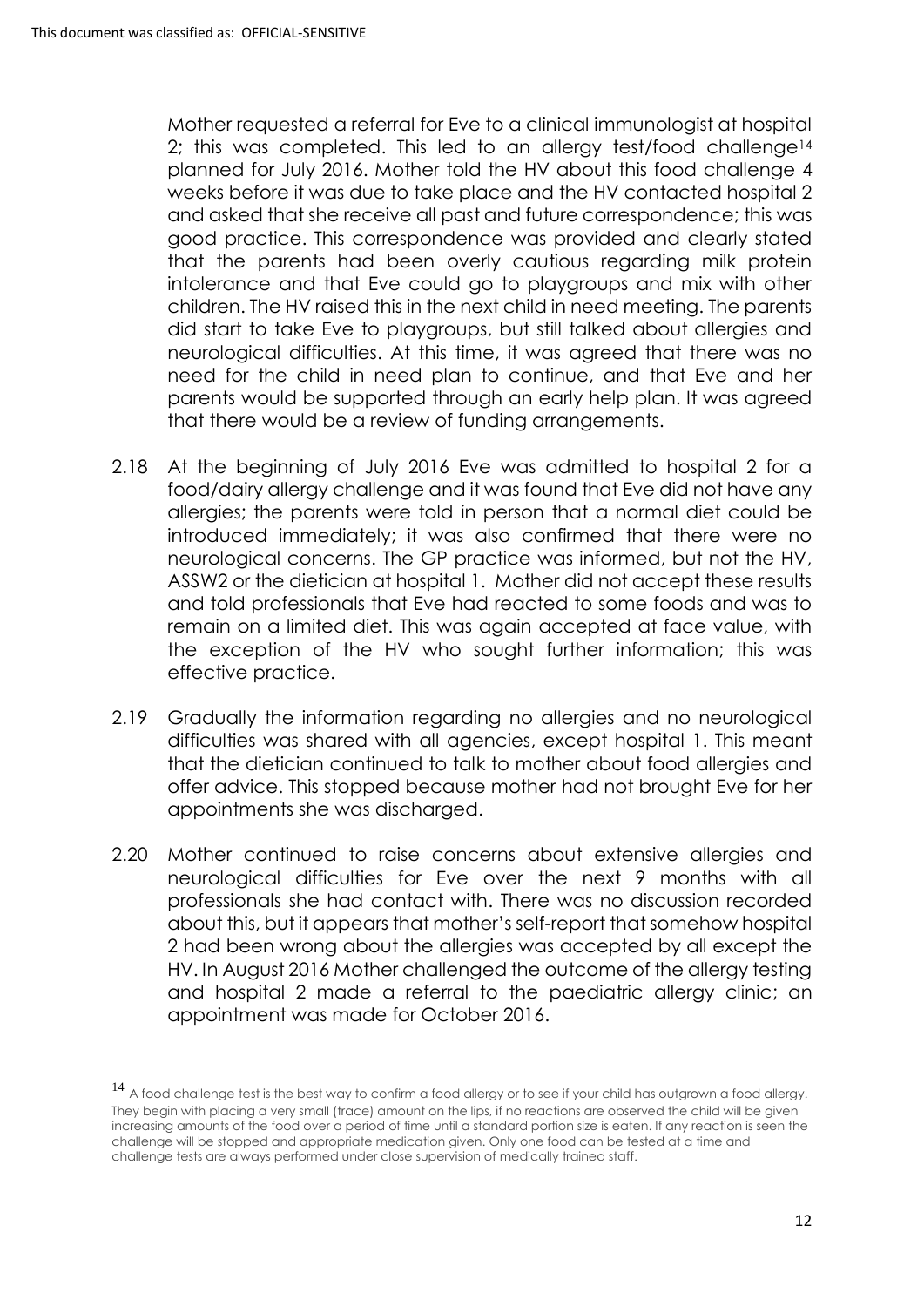**.** 

- 2.21 The HV appropriately sought information about any planned investigations regarding Eve having neurological impairments and was informed that the recent admission (July 2016) had confirmed no concerns. This was shared with other professionals, but mother continued to express her worries about it and the need for further investigations.
- 2.22 Eve was seen in the joint gastroenterology and allergy clinic at hospital 2 in October 2016. Mother reported that she continued to exclude dairy, pork, and soya from Eve's diet. It was again reiterated that Eve had no allergies and these exclusions were unnecessary. The next appointment was planned for two months' time.
- 2.23 In January 2017 Eve started to attend nursery 1. Mother told the nursery that Eve must not be given dairy, soya, pork or egg products and that she could not sit next to a child eating food containing any of these products because of the serious consequences for Eve's health and wellbeing. Mother moved Eve from this nursery in March 2017 because she felt cross contamination concerns had not been taken seriously. Mother provided a large dossier of information about Eve's allergies and the need for her to avoid a range of foods to the new nursery; mother reported the consequences of Eve being in contact with these foods could be fatal. She also reported disturbed sleep and night terrors which mother said indicated neurological concerns. The issue of recognising early concerns about health anxieties which have escalated and might be indicative of Fabricated Illness is discussed in Finding 7.

### **The professional response to Fabricated and Induced illness**

- 2.24 At the end of April 2017 Eve was seen by a consultant gastroenterologist at hospital 2. The consultant gastroenterologist<sup>15</sup> felt that mother had an undue preoccupation with both her own health and Eve's health needs and considered this might be a case of fabricated and induced illness (FII). The consultant gastroenterologist organised further tests rule out any underlying causes for the health concerns that mother had raised.
- 2.25 On 3rd July 2017 Eve aged 18 months was admitted to hospital 2 for her second food challenge. Mother's behaviour during this period of Eve's inpatient stay was of concern. She raised concerns about Eve vomiting extensively, nappy rash and diarrhoea caused by the introduction of food as part of the allergy trial; these incidents were not observed by staff who observed eve to be well.

<sup>&</sup>lt;sup>15</sup> Gastroenterologists have extensive training in the diagnosis and treatment of conditions that affect the oesophagus, stomach, small intestine, large intestine (colon), and biliary system (e.g., liver, pancreas, gallbladder, bile ducts).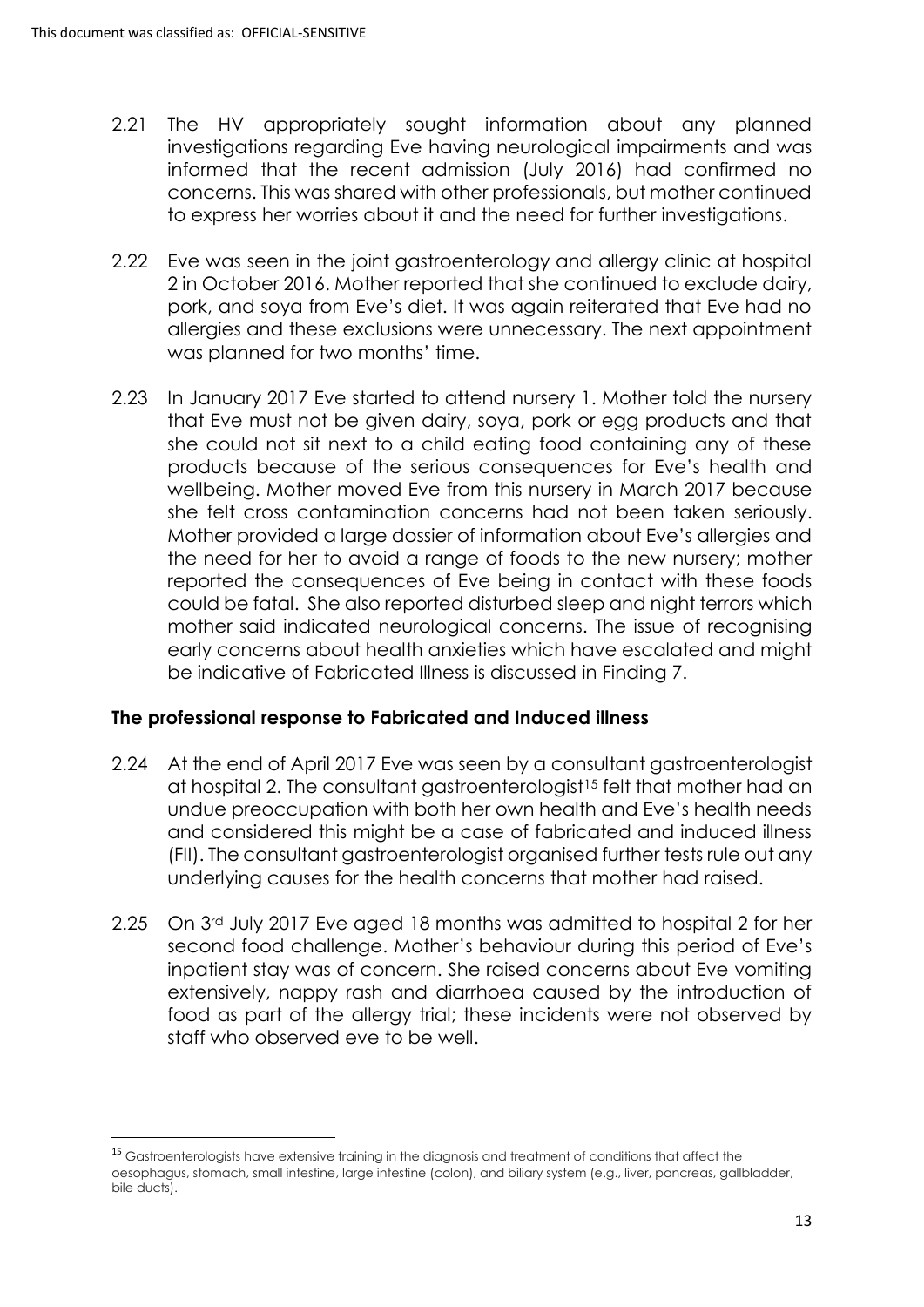- 2.26 On the 6<sup>th</sup> July 2017 a Health Professionals meeting was convened to discuss concerns and decide on next steps; it was agreed that a safeguarding referral would be made to children's services. Children's services organised a strategy meeting<sup>16</sup> on 13<sup>th</sup> July 2017 and this was attended by all relevant professionals from hospital 2. None were invited from hospital 1; it is unclear why but was significant in coordinating the health response. The GP was also not invited. At this meeting information was shared about the history of events from when Eve was born, including early health concerns, mother's preoccupation with her own health needs and her growing concern about Eve's health needs despite evidence to the contrary. It was reported that during the current inpatient admission for Eve there had been concerns that
	- mother had asked staff not to change Eve's nappy overnight, despite expressing concern regarding chronic nappy rash; this nappy rash was also not observed by staff;
	- Mother had reported that Eve experienced night terrors, but ward staff had noted a normal sleep pattern for a child of Eve's age;
	- Mother also reported extensive vomiting by Eve which had not been observed by any staff.
- 2.27 It was agreed that child protection enquiries<sup>17</sup> would be undertaken and an initial child protection case conference (ICPCC)<sup>18</sup> might be convened; this was tentatively timetabled for the 26<sup>th</sup> July 2017. There was also no discussion of who needed to block out the date in their diaries and which other health professionals were required. Guidance<sup>i</sup> suggests that a "responsible paediatric consultant" should have been identified, who would have been responsible for ensuring that an integrated heath chronology be completed. This was not discussed or commissioned. This should have been agreed at this point given the time needed for them to be completed.
- 2.28 Children's Social Care team manager and the hospital Named Doctor for Child Protection met with the parents to inform them of the concerns about fabricated and Induced illness and next steps. Guidanceii

<sup>1</sup> <sup>16</sup> A strategy meeting/discussion takes place between Children's Services, the police and possibly other child care agencies at the beginning of [child protection enquiries.](https://www.frg.org.uk/need-help-or-advice/an-a-z-of-terms#Childprotectionenquiriesinvestigations) The purpose of the discussion is to decide whether and how the child protection enquiries should be carried out; and whether any immediate steps need to be taken to keep the child safe while the child protection investigation is underway.

<sup>&</sup>lt;sup>17</sup> Children's Services have a legal duty to look into a child's situation if they have information that a child may be at risk of [significant harm](https://www.frg.org.uk/need-help-or-advice/an-a-z-of-terms#Significantharm). This is called a child protection enquiry or investigation. Sometimes it is called a "Section 47 investigation" after the section of the Children Act 1989 which sets out this duty. The purpose of the enquires is to gather information about the child and their family so that social workers can decide what action, if any, they need to take to keep a child safe and promote their welfare.

<sup>&</sup>lt;sup>18</sup> This is a meeting which takes place between social workers, other professionals and family members when a child is considered to be at risk of [significant harm](https://www.frg.org.uk/need-help-or-advice/an-a-z-of-terms#Significantharm) because they have suffered [physical abuse,](https://www.frg.org.uk/need-help-or-advice/an-a-z-of-terms#Physicalabuse) [emotional abuse,](https://www.frg.org.uk/need-help-or-advice/an-a-z-of-terms#Emotionalabuse) [sexual](https://www.frg.org.uk/need-help-or-advice/an-a-z-of-terms#Sexualabuse)  [abuse](https://www.frg.org.uk/need-help-or-advice/an-a-z-of-terms#Sexualabuse) or [neglected.](https://www.frg.org.uk/need-help-or-advice/an-a-z-of-terms#Neglect) The conference meets to discuss the risk to the child and decide whether the child needs a [child protection plan](https://www.frg.org.uk/need-help-or-advice/an-a-z-of-terms#Childprotectionplan) to protect him or her from harm in the future.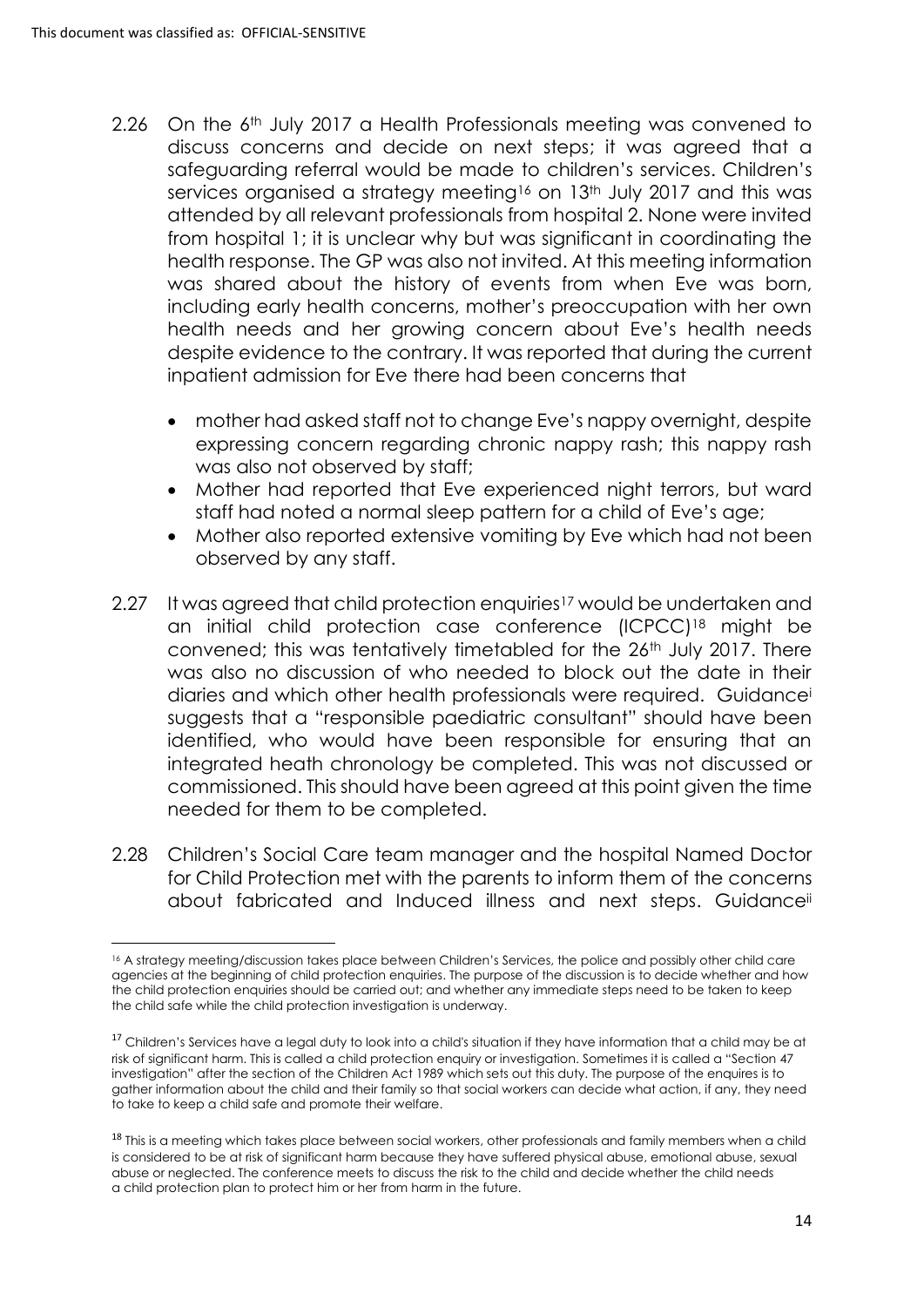1

highlights the need for the responsible paediatric consultant to be present when FII is discussed. This is to ensure that all information can be shared, and there is a medical consultant who is aware of all the concerns and the evidence for them. See Finding 7.

- 2.29 The Children's Services single assessment was completed by the social worker on the 20 July 2017. Information had been sought from hospital 2, the HV and nursery 2. Hospital I was not contacted. Father had taken part, but mother refused to be interviewed because she said she was too unwell. This report (see footnote19) amalgamated all the information and concerns from professionals about mother's assertions about Eve's health needs and the contradictions in the claims made by her. Father had said that he had not been aware that medical professionals had told mother that Eve was a well child and he said he was happy to hear this. A discharge letter form hospital 2 was sent on this day outlining that there were no health concerns regarding Eve.
- 2.30 The child protection report posed the question whether mother was medicalising normal childhood behaviour and if this was evidence of fabricated and induced illness or whether she was an over cautious mother because of early concerns about Eve's health; there was also a query about whether she was experiencing mental health difficulties. The conclusion was that an initial child protection case conference should be convened, and this was planned for the 26<sup>th</sup> July 2017.
- 2.31 The CSSW4 and her manager visited the parents to inform them the conference was to take place and to share the child protection report. Mother said she was amazed by hospital 2's concerns and suggested that these may have been made as a result of complaints she had made herself about the hospital and the safety of Eve. If this was true it was a serious issue which needed substantiating. Mother had made no formal complaint. If this had been clarified by CSSW4 and her manager they could have understood that this appears to have been a strategy to undermine the concerns being expressed.
- 2.32 The consultant gastroenterologist, the gastroenterology dietician and the consultant respiratory consultant from hospital 2 were invited to the ICPC conference three working days before the conference was due to take place. The consultant gastroenterologist made it clear that she would not be able to attend but would send a report. This report was received the day before the ICPC. This provided a comprehensive overview of concerns and a chronology. Further thought should have been given as to whether the conference should have been rescheduled to ensure that the consultant gastroenterologist (who was

<sup>&</sup>lt;sup>19</sup> In Stockton one report is produced for the ICPC and subsequent review conferences by the social worker, drawing on information from all involved professionals and the family.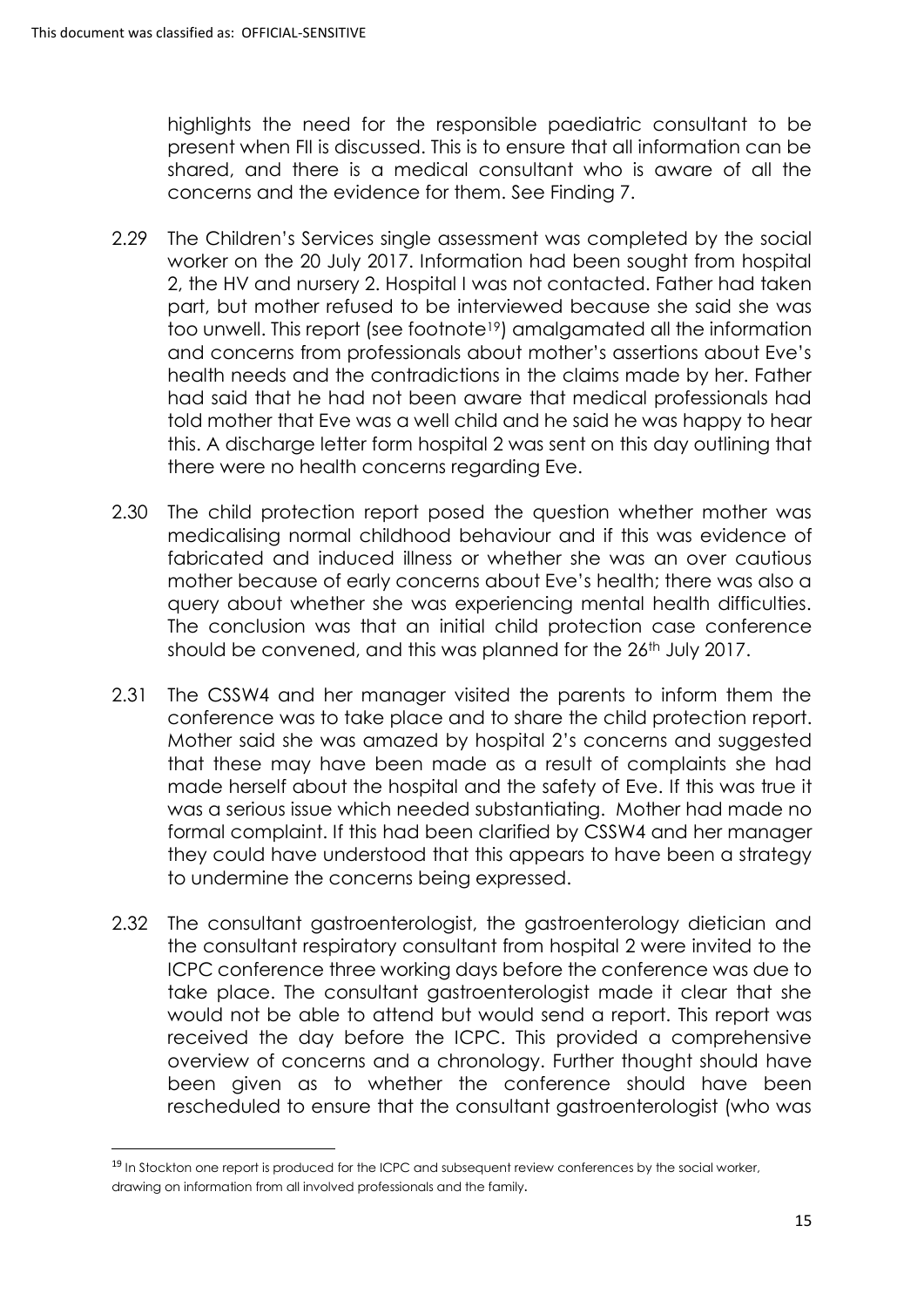$\overline{a}$ 

by definition the responsible paediatric consultant) could attend. The Guidance from both the Department for Education<sup>iii</sup> and the Royal College of Psychiatristsiv regarding F11 makes clear the importance of the responsible paediatric consultant attending the initial child protection conference. Neither set of guidance makes clear whether the statutory timescales set out in Working Together 2015<sup>v</sup> of a maximum of 15 working days from the strategy meeting to the initial child protection case conference can be disregarded in these circumstances. This is discussed in Finding 7.

- 2.33 The gastroenterology dietician also produced a report the day before the conference; evidence was provided to support the lack of any allergic reaction. The report also outlined discrepancies in mother's food diary; she had reported a strictly dairy free diet due to breastfeeding and the serious risks to Eve. Mother's food diary showed that she has consumed foods which contained cow's milk, soya, pork and egg. The consultant respiratory consultant from hospital 2 provided a comprehensive report the day before the conference which reported there were no neurological concerns and this information had already been shared with mother. Reports from hospital 1 had not been sought. The GP was asked for a report for the ICPC and informed of the date which was in two days' time. The GP provided a list of consultations but was not able to attend at such short notice.
- 2.34 On 26 July 2017 the ICPC was held and chaired by an independent conference chair20. All reports were shared with professionals at the start of the conference, with 30 minutes to read them; not enough time to absorb complex information or make sense of it. In Stockton only one report is produced for the conference by the social worker undertaking the child protection enquiry. All the information from the different agencies involved with the family is incorporated into this report. This meant that the views of the HV and nursery were all amalgamated into the social workers views. They had different perspectives, and particularly the HV had extensive knowledge of the family. There were three health reports from hospital 2 to read.
- 2.35 At the start of the conference, Mother reported that Eve had been unwell as a baby, which was why she was so anxious. She said she had been advised by the dietician at hospital 1 to cut out pork, dairy and soya from Eve's diet and she produced a letter to evidence this. The lack of an invitation of professionals from hospital 1 to the conference, and therefore no report or chronology, meant that this discrepancy was not discussed or well understood. The dietician at hospital 1 had given advice that contradicted hospital 2 because she was not made aware of the findings of the first allergy test.

<sup>&</sup>lt;sup>20</sup> The chair of a child protection conference is a senior social worker whose job it is to run the conference. They will be independent of the child's case and will not be involved in managing the child's [social worker](https://www.frg.org.uk/need-help-or-advice/an-a-z-of-terms#Socialworker) or their manager.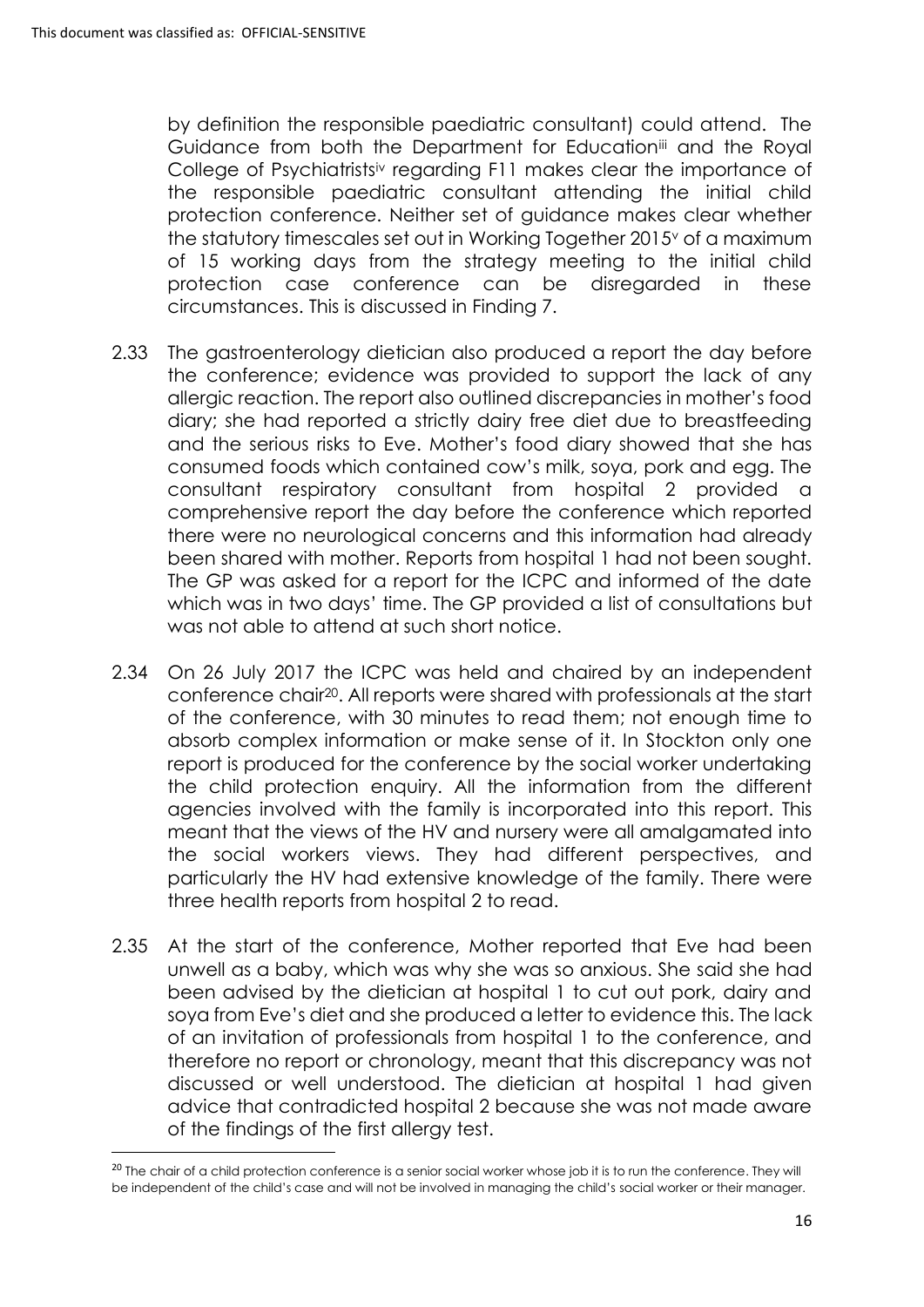- 2.36 It is of concern that mother said that hospital 2 had only raised concerns of F11after she had made a complaint about Eve being at risk whilst in hospital due to being able to access needles and cannulas and that a room where medicines were held did not have a child gate on it. This was not discussed or verified as a complaint; this was a serious complaint that either needed further investigation or to be analysed as a possible tactic by mother of transferring responsibility from herself to the referring agency. Neither happened. Mother had never made a complaint, and there is no evidence to suggest what mother said was true.
- 2.37 Within the conference mother questioned the conclusion regarding a neurological condition for Eve, but when the relevant section from the medical report from hospital 2 was read out, she said she accepted the conclusion that there were no concerns.
- 2.38 Father said he was happy to hear clearly that there were no health concerns regarding Eve and that she was a well child. Professionals considered this was a genuine response.
- 2.39 The conclusion of the conference was that there were some concerns about mother's response to medical opinion, but also a belief that mother and father had been given contradictory information. The very significant concerns raised in the three reports provided by hospital 2 do not appear to have influenced professional opinion. This may have been because professionals only had a brief time to read them, or they accepted mother's view that hospital 2 had raised concerns because of mother's alleged complaint. Either way this comprehensive information should have had a greater influence on the analysis and the subsequent decision. All professionals agreed using signs of safety approach<sup>21</sup> that Eve was not at risk of significant harm and she should be supported through a child in need process. The child in need plan outlined expectations and next steps. This included:
	- mother agreeing not to self-diagnose illnesses for Eve and to take the advice provided by professionals;
	- a parenting assessment would be completed to see if the parents needed the high level of support currently in place;
	- Mother's care package would be reviewed;

 $\overline{a}$ 

- health chronologies should be sought from hospital 2 (unclear why given they had already been provided);
- there would be a review of the potential impact of mother's medication (much of which was opiate based) on Eve through breastfeeding. The impact on mother of the high doses of opiates

<sup>&</sup>lt;sup>21</sup> The Signs of Safety is an innovative strengths-based, safety-organised approach to child protection casework. <https://www.signsofsafety.net/signs-of-safety/>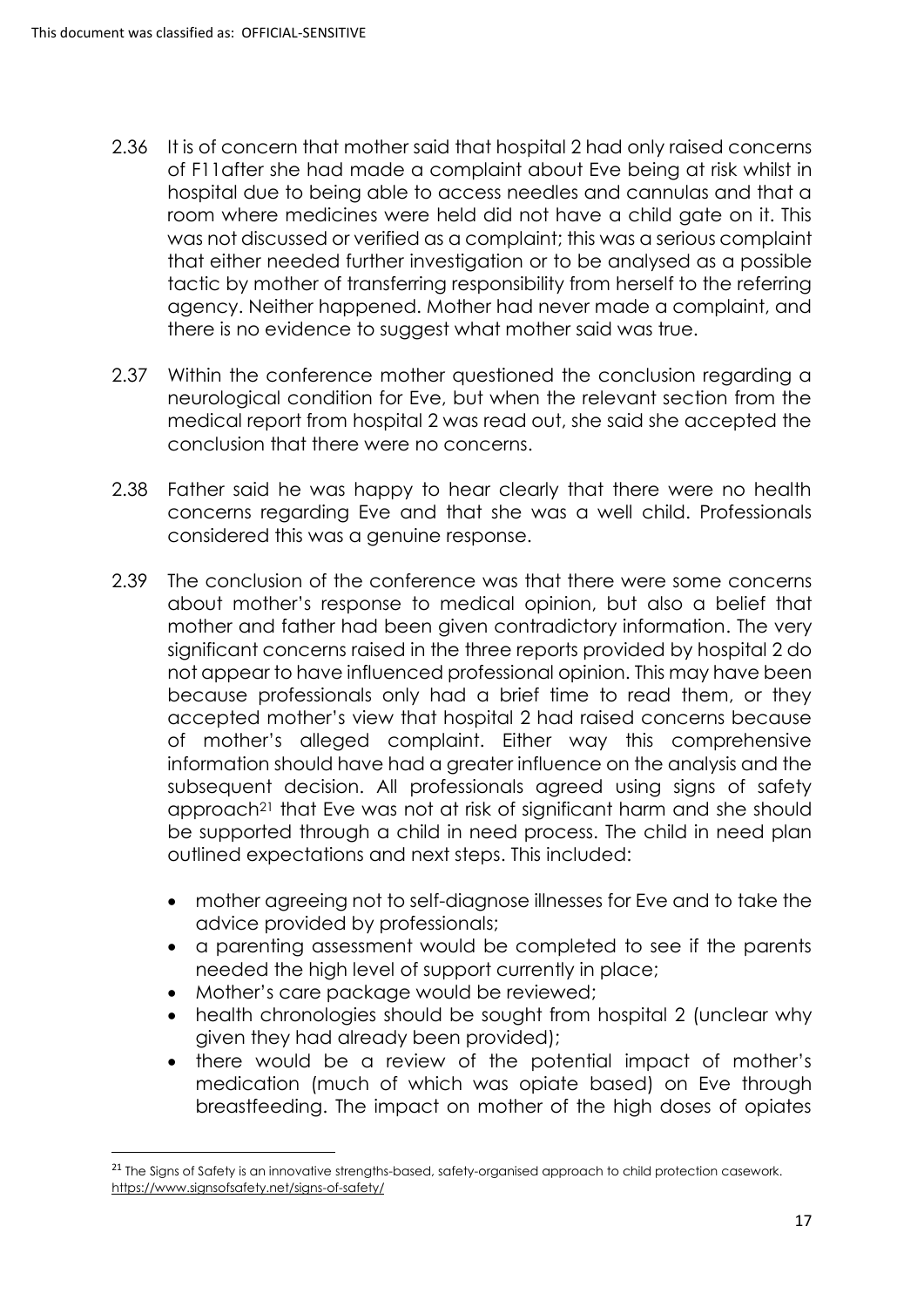and whether she was in fact addicted to painkillers should also have been considered.

#### **The second period of Child in Need planning**

- 2.40 The first child in need meeting after the initial child protection meeting was held in September 2017. Mother and father were told that Children's Services funding was to cease, but support for the nursery would continue. The review of Adult Services funding was ongoing, and the 30 hours continued.
- 2.41 At the next child in need meeting in November 2017 Eve was reported to be doing well and there were no concerns about mother reporting medical concerns. At this point Children's Services proposed that the child in need plan would cease and Eve and her parents would be supported by an early help plan; this was accepted by the HV and nursery who were part of the CIN process. This was very soon after the initial child protection case conference and many aspects of the CIN plan had not been completed. The parenting assessment had not been undertaken, the issue of communication between the parents had not been addressed and the concerns about how mother would receive health information had not been tested. The review of mother's care package and medication review were also not complete. It is hard to evaluate the impact of this decision, because soon after Eve was injured.
- 2.42 At this time Father was made redundant and it was appropriately expected that he would provide care to Eve. However, the lack of clarity about exactly how much care the PA's provided to Eve meant that there was no discussion about whether father was equipped to fulfil this parenting role; this should have been subject to a Children's Services assessment. All meals were cooked by the PA's and all household tasks completed by them; they got Eve up, dressed and washed. It has also emerged that Eve stayed overnight with them on occasion. The premature closure of the child in need plan, and the rearrangement of appointments with the HV meant that no professional was aware of the deteriorating relationships between the parents and the remaining PA's. At some point in November 2017 the PA's all left mother's employ. This led to mother desperately looking for help with the care of Eve, approaching a number of people she vaguely knew.
- 2.43 The PA's who had recently left mother's employment asked for a meeting with Adult Social Care and this took place on the 18 December 2017. At this meeting they talked about previous concerns which were the basis of complaints. In addition, they reported how they had been asked by mother to exaggerate her symptoms and care needs when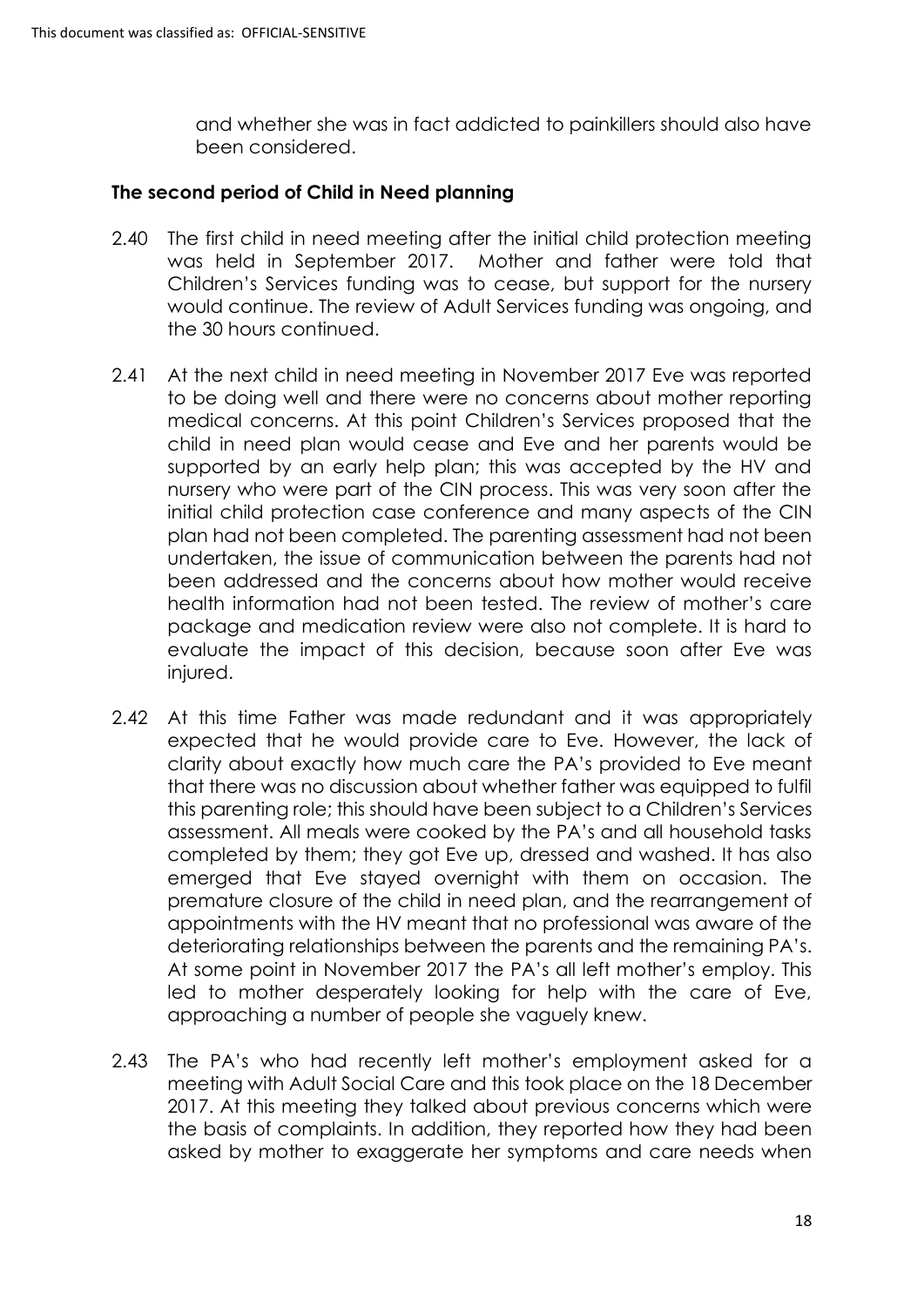professionals were in the home and they also stated that mother had bullied them.

2.44 On the 18th December 2017 Eve (aged 2) was taken to hospital with a head injury and other bruising.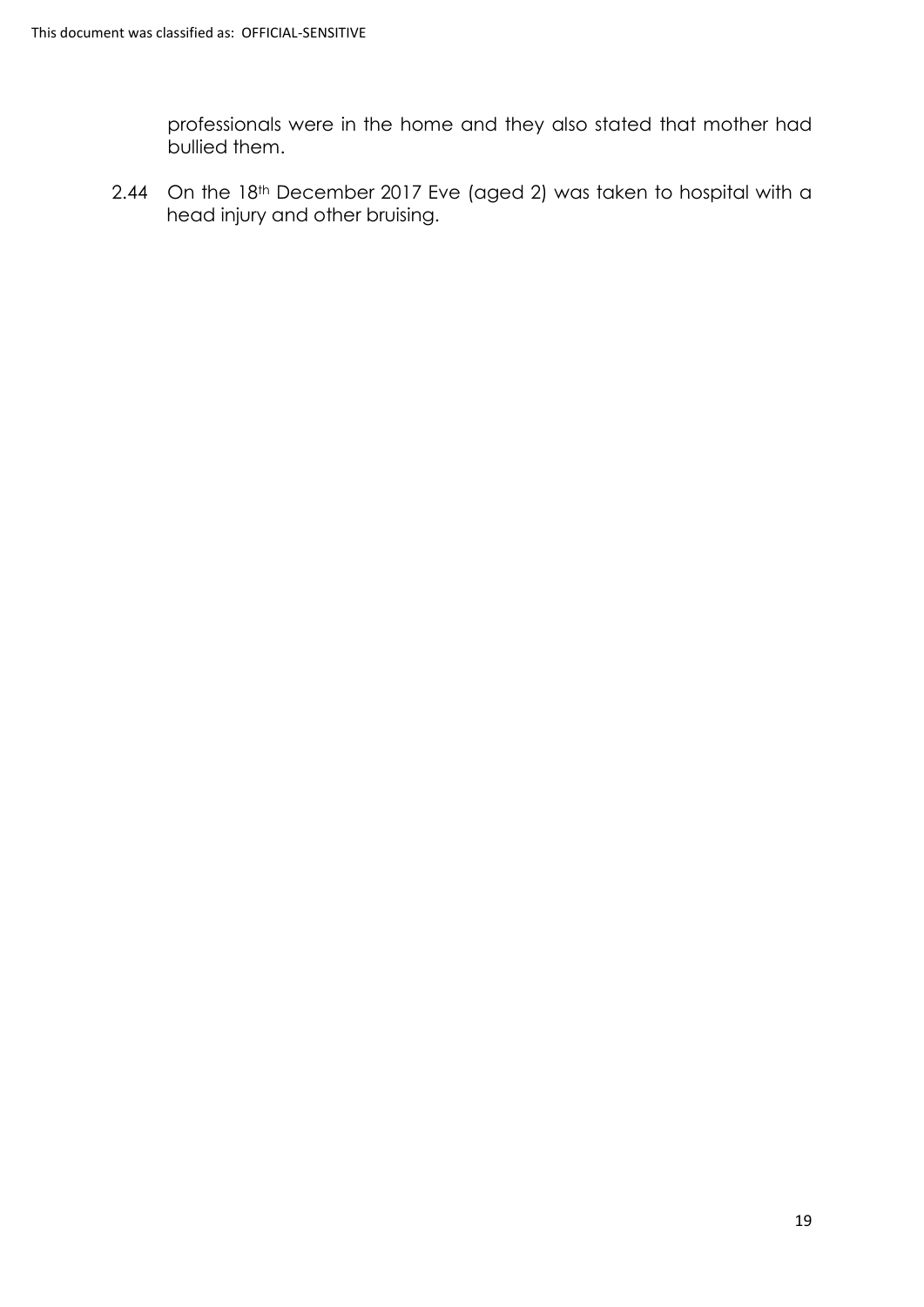**.** 

## **3. Conclusion and Findings**

3.1 Eve was harmed whilst in the care of an adult with whom her parents had placed her, without sufficient scrutiny and without due regard to her age, developmental and attachment needs or recognition that she was cared for by multiple carers throughout her young life. This decision was made by mother because all the carers who had been working for her had left; they left because they were treated inappropriately. Father had not taken a role in parenting Eve, so despite being available to look after her, he did not. There is no evidence that any professional could have predicted that Eve would be harmed in the way she was, but there are a number of Findings regarding the actions of the parents and the professional response, which have relevance for future safeguarding practice and if left unaddressed have implications for the safeguarding of children locally. These are outlined below.

#### **Finding 1: The importance of professionals evaluating a mother's circumstances when seeking ante-natal late in pregnancy**

- 3.2 There is evidence that women can unexpectedly find themselves pregnant at a late stage without any signs or symptoms and very often they only know they are pregnant when they start the process of giving birth. However, this is not a common occurrence and this late presentation is more likely to be either a concealed or denied pregnancy<sup>22</sup>.
- 3.3 The reasons for women denying or concealing their pregnancies are multiplevi. It may be that these are defence mechanisms for the physical and emotional adaptations that need to be made during pregnancy and into parenthood. The reasons are important and need to be evaluated in terms of ongoing risk to the unborn and born baby.
- 3.4 The concealment and denial of pregnancy poses significant risks to the mother and unborn babyvii. The mother and baby may not get the medical care they need antenatally and health needs and risks may not be identified. The baby can be born in unsafe circumstances, posing a risk to mother and baby. The mother may not have formed an attachment to the unborn baby, which can continue after birth and mother may not have developed an identity as a parent causing problems with parenting into the future.
- 3.5 These outcomes highlight the importance of all professionals considering whether there are concerns about denied or concealed pregnancy

<sup>&</sup>lt;sup>22</sup>A concealed pregnancy is described as one in which a woman knows that she is pregnant but does not tell anyone, or those who are told collude and conceal the fact from health professionals. A denied pregnancy is when a woman is unaware of, or unable to accept the fact that she is pregnant.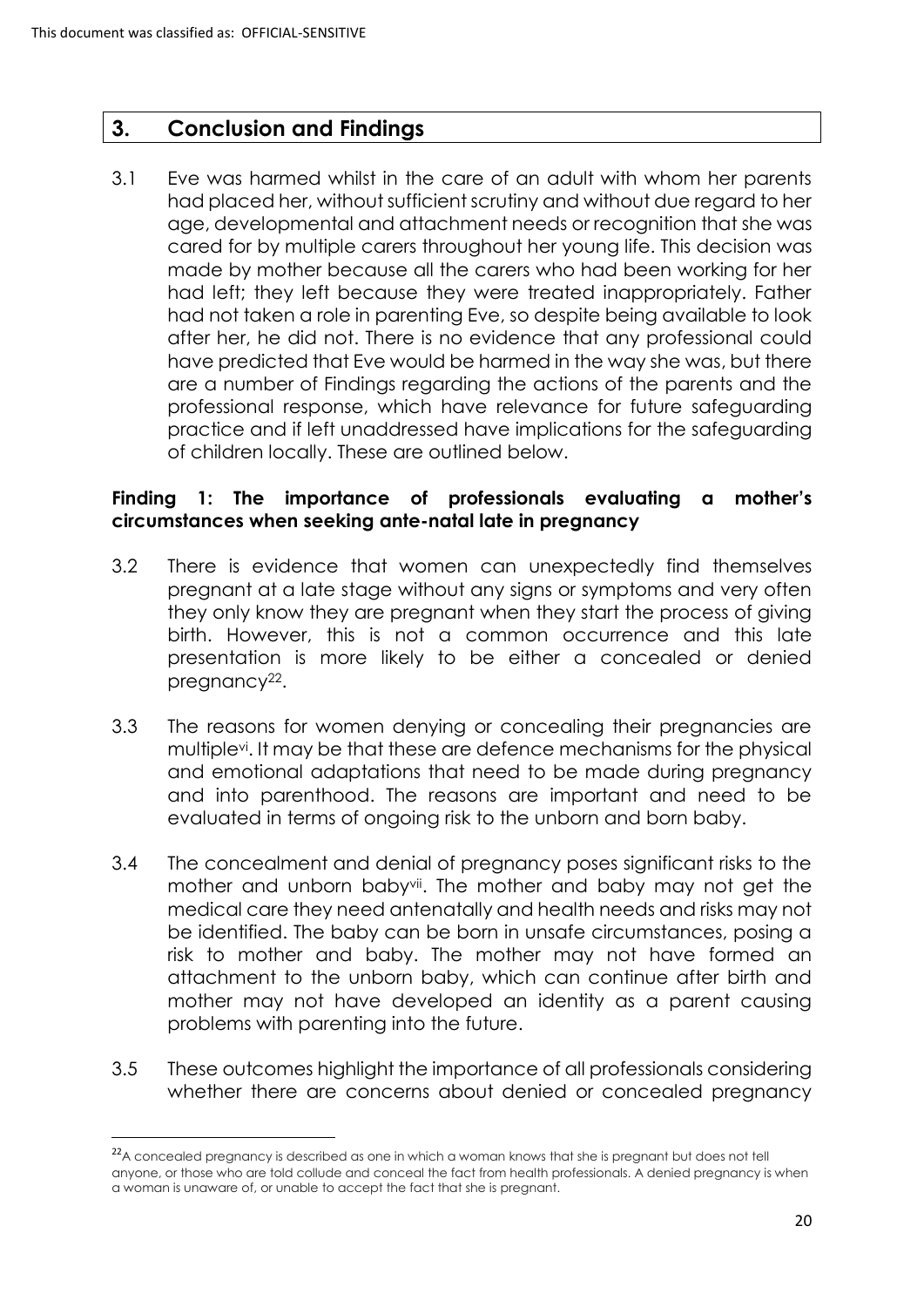when a woman books late for ante-natal care. This was not considered for mother. It remains unclear whether mother knew about her pregnancy or had denied it to herself, but the importance of professionals reflecting on the circumstances of women who come late to ante-natal care, talking to them about this and taking appropriate action in the context of a clear denied and concealed pregnancy pathway.

**Recommendation 1**: A policy and pathway regarding denied and concealed pregnancy needs to be developed by the Tees Procedures Group.

### **Finding 2: Working with adults whose behaviour and demeanour concern professionals; making sense of this in the context of professional judgments and decision making**

- 3.6 In the process of undertaking this serious case review all professionals described mother's demeanour and behaviour as unusual. Though they found it hard to be more specific. She was described as "*emotionally draining and intimidating"* and at the heart lay her concerns about her own health needs, Eve's heath needs and finances. These issues dominated meetings and discussions about Eve; and professionals found it hard to move conversations within meetings beyond these issues. There were a number of incidents which were described later as '*unusual'* and '*hard to make sense of'*, but which were not recorded or discussed.
- 3.7 There is much research on working with hostility and aggression and adults who cannot or will not engagevili. There is less written about the legitimacy of talking about, or thinking about, working with adults whose presentation and demeanour seem unusual or odd and who provoke an emotional response in professionals. It is clear that at times professionals feel unable to talk about this, because it feels disrespectful, judgemental and challenges the fundamental principles underpinning most professional practice.
- 3.8 However, a number of high-profile public inquiries into safeguarding have highlighted the need for professionals to reflect on, and critically analyse the attitudes, demeanour, responses and actions of family members, other professionals or themselvesix. Professionals are often told they must focus on hard facts, and not express professional opinions or consider their emotional responses. However, research<sup>x</sup> shows that although strong emotions can impair or skew professional judgements (without analysis) professional judgements without recognising the role of emotions are ineffective.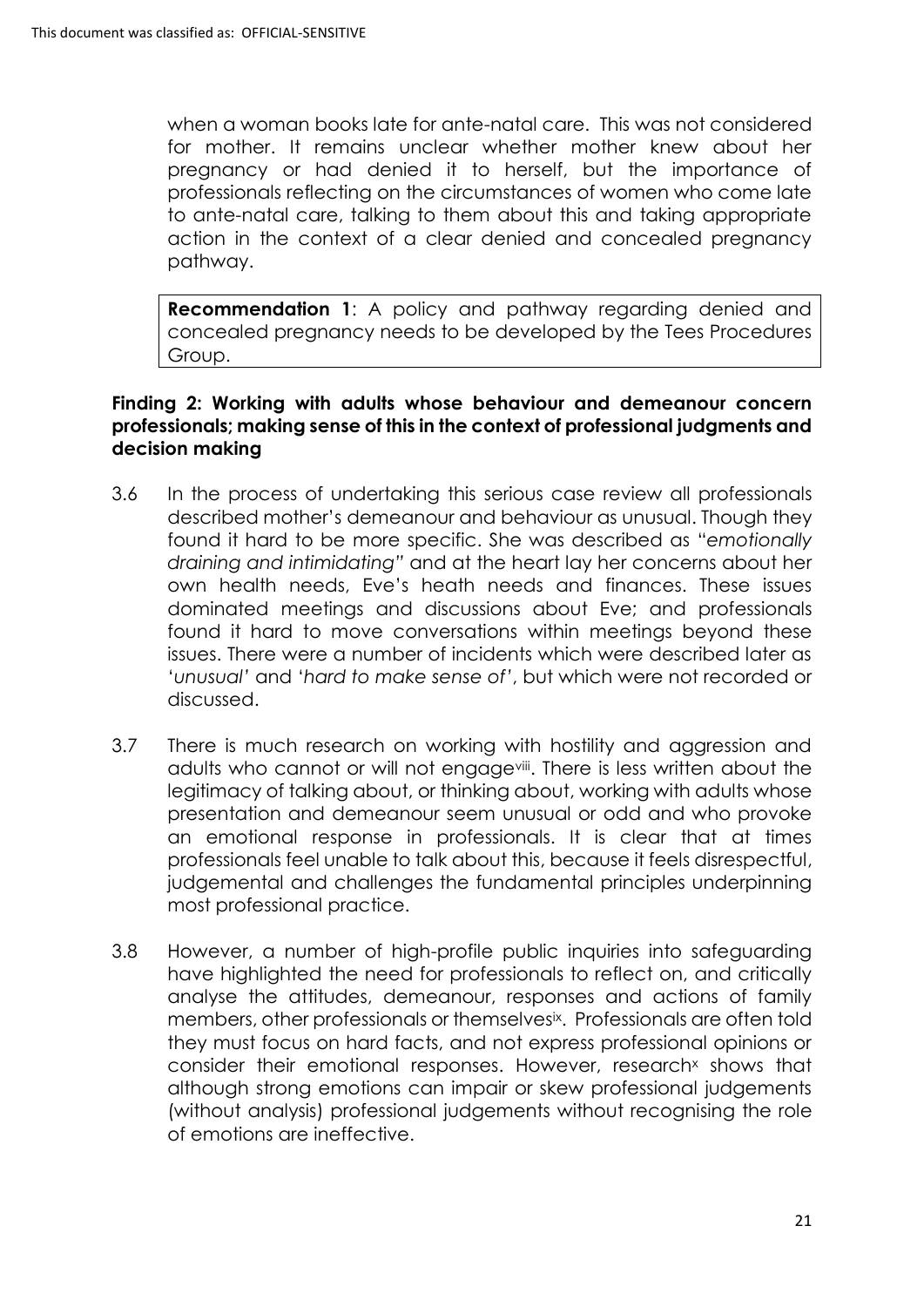- 3.9 It has become clear that professionals in their work need to balance intuitive reasoning (gut feelings, practice wisdom, emotional responses) with analytic reasoning (formal processes, research findings, guidance, hard facts). Munro (2011)<sup>xi</sup> in her review of the child protection system argued that professional judgement needs to utilise both intuitive and analytical reasoning.
- 3.10 The emotional dimension of working in adult and child safeguarding plays a critical part in how professionals' reason, make sense of situations and people's needs and should inform judgments and decision making. If this dimension is not explicitly addressed and analysed then its impact can be harmful and can lead to fixed thinking, stereotypical ideas and can also hide factors that are important in understanding risk and need. Mother's unusual demeanour and behaviour needed to be explored and taken account of in a respectful way, which recognised it might have indicated something about her owns needs and provided information about the risk posed to Eve.
- 3.11 It is clear that there was some confusion across the professional network about what were facts that could be recorded, what were self-reports from mother (which were often recorded as fact) and when to seek corroboration of what mother said and cross reference with other available information. Professionals relied too heavily on mother's descriptions of events and concerns, without discussion or seeking further information.
- 3.12 There were also times where information was sought without clarity regarding what was required; ASSW2 sought information from mother's medical consultant who provided care for her neurological difficulties. This was in the context of the complaints made by the PA's and doubts (not articulated or shared) about mother's level of disability. It is not clear whether the Consultant understood this or sought to clarify the required information and he sent back an ambiguous reply. ASSW2 was disappointed with the reply but did not appear to have followed this up with a more specific inquiry.
- 3.13 Professionals need to be clear about distinguishing between what adults say (self-report) and professional judgement/opinion. Where adults cause concern in their presentation and behaviour, professionals need to take appropriate steps; for example, via supervision processes, to discuss the meaning of these behaviours in the context of the current plan. Professionals need to understand the importance of including analysis and professional judgement within any information shared with other professionals; in order that others may make sense of a child and adults' circumstances, rather than it being just a flat exchange of information.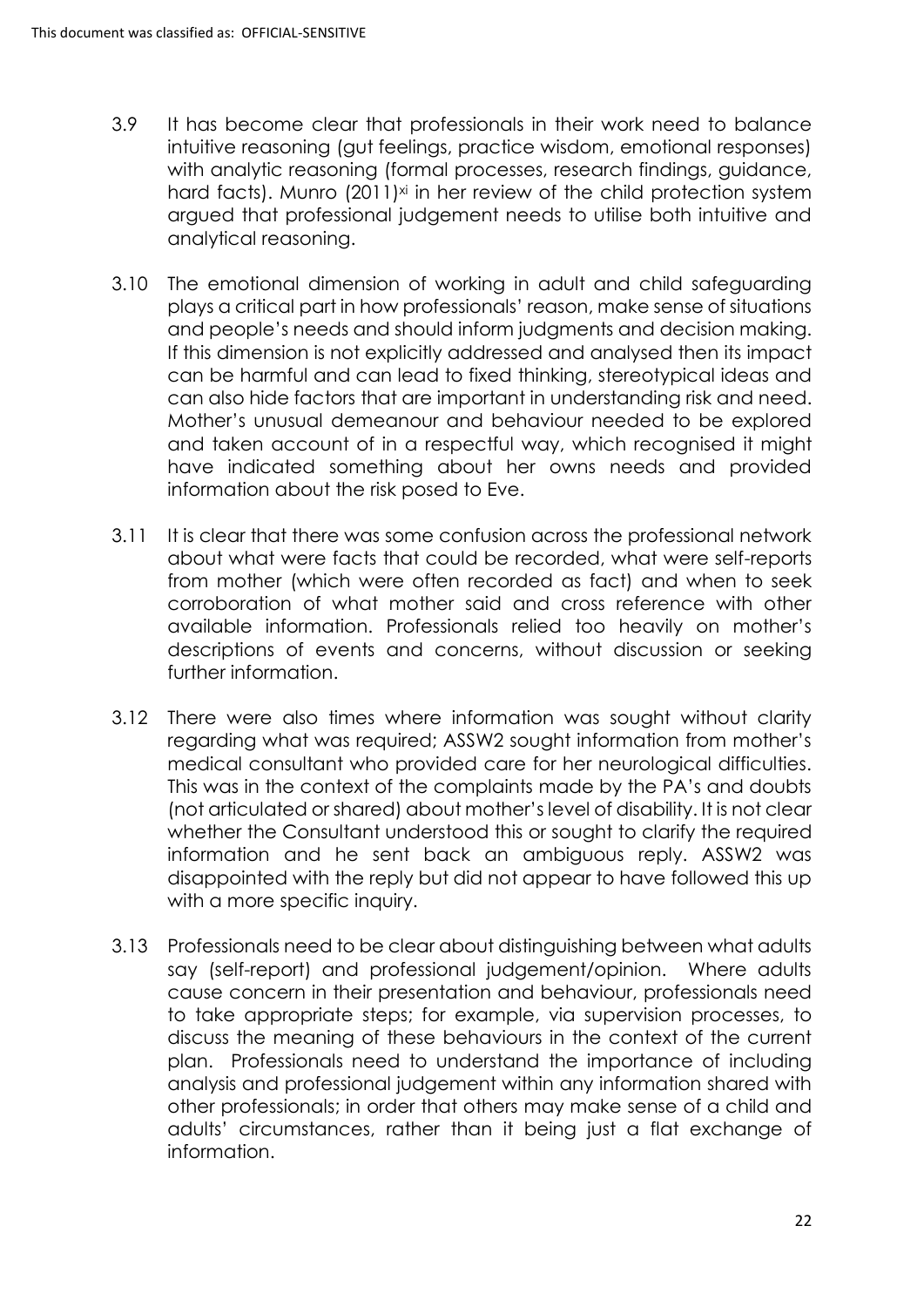**Recommendation 2:** There is a need to ensure that there is consistent recording across the Tees partnership taking particular note of evidence of a self-report. The partnership should:

**a)** organise awareness training and briefings regarding the learning points from this review;

and

1

**b)** check the clarity across organisations about analytical reasoning evident in recording and information sharing through a themed S11 spot check.

### **Finding 3: Supporting Disabled Adults in their parenting role**

- 3.14 Legislation and Guidance makes clear the importance of ensuring that adults with disabilities are supported to fulfil their parental rolexii. The Convention on the Rights of Persons with Disabilities (2006) article 23 (2)<sup>xiii</sup> *states "Parties shall render appropriate assistance to persons with disabilities in the performance of their child-rearing responsibilities*. This right needs to be set alongside the duty of the State (through local authorities) to safeguard and promote the welfare of children, as set out in the Children Act 1989<sup>xiv</sup> with the welfare of the child being the paramount concern. In essence the support provided to parents' needs to be child centred and child focussed. It must not replace the parenting role or introduce a number of adults into the life of a child which can disrupt attachment and the development of core relationships. The support must be consistent, predictable and reflective of normal family life, as far as is possible. This requires a clear plan detailing expectations and boundaries. This did not happen for Eve.
- 3.15 When Eve was born, mother was assessed as needing support to fulfil her parenting role and significant funding was provided. Funding to support her independence was to continue. There was confusion from the start about the difference between these two types of funding and their necessary oversight. The funding provided by Adult Social Care was selfdirected through direct payments. Mother made decisions about how the funding hours worked and who was employed, and this was in line with the Care Act Guidance<sup>23</sup>. The other half of the funding came from Children's Social Care and should have been part of a child focussed plan, for Eve. There should have been a clear plan about what the hours of funding were to pay for, what plan needed to be in place to ensure that mother was supported in her parenting role, rather than this role replaced. There should have been a plan which was multi-agency in approach and reviewed regularly.

<sup>23</sup> [https://www.gov.uk/government/publications/care-act-statutory-guidance/care-and-support-statutory](https://www.gov.uk/government/publications/care-act-statutory-guidance/care-and-support-statutory-guidance)[guidance](https://www.gov.uk/government/publications/care-act-statutory-guidance/care-and-support-statutory-guidance)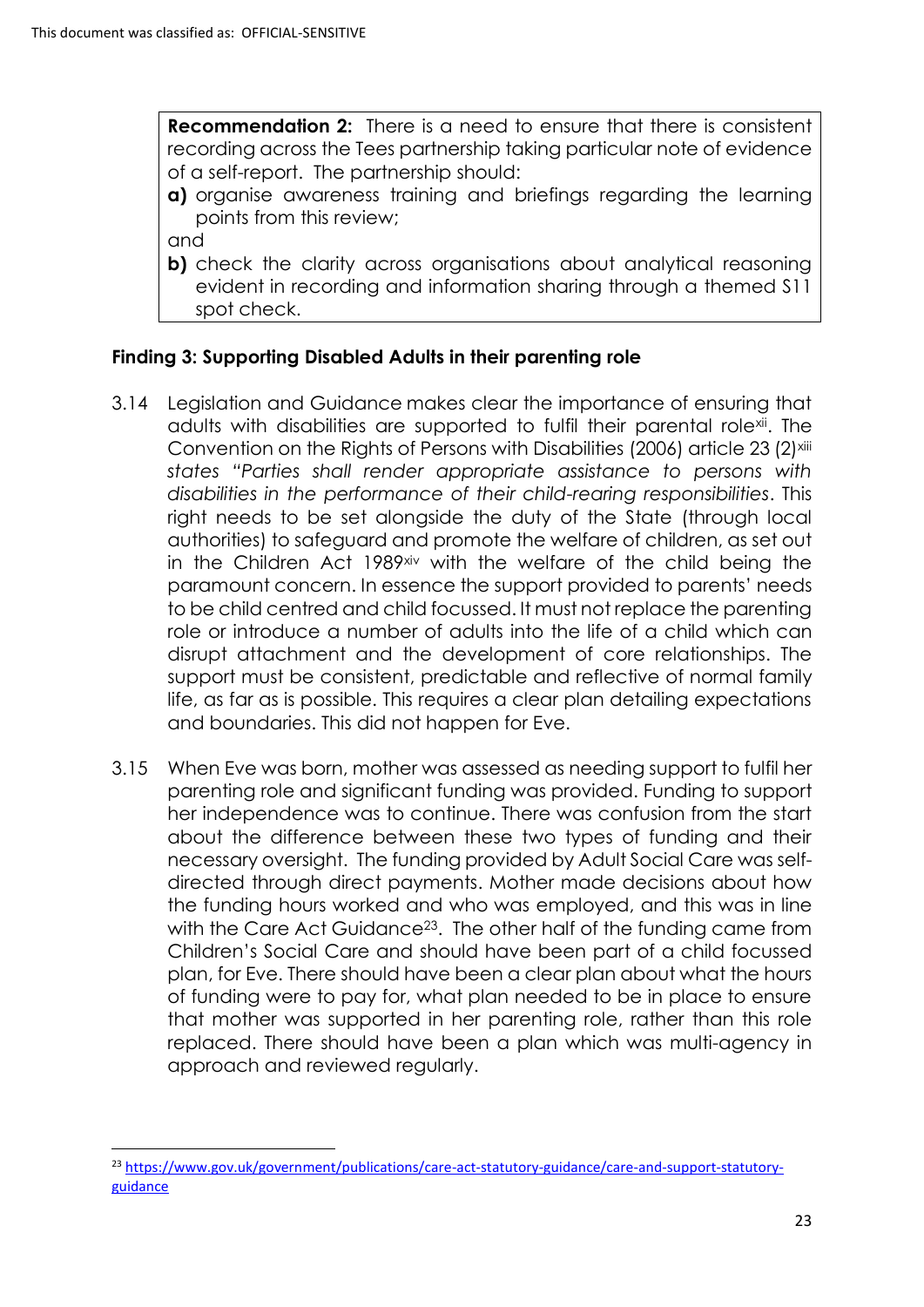1

- 3.16 The Health Visitor did raise concerns about exactly how mother was to be supported in her parenting role, how much direct care the PA's would be providing, whether they were trained or experienced enough to look after a young baby and whether they were DBS<sup>24</sup> checked.
- 3.17 Despite the presence of at least one PA in the home every day for 12 hours, no professional talked to them formally about their roles and responsibilities for Eve; they were in essence invisible to those professionals concerned with overseeing Eve's welfare. It remains unclear exactly how much care they provided but it appears this was much more significant than was thought and the PA's took over the parenting role, rather than supporting mother to fulfil it.
- 3.18 There was no reflection regarding Eve's possible attachment relationship with the PA's. It was well known that from November 2015 when Eve was two-months old there was significant instability which meant a high turnover of PA's because they felt undervalued, used inappropriately and so left. There was no discussion of the implications of all this instability for Eve, her care and her attachment relationships. The HV appropriately queried whether there were attachment implications for a young baby being looked after by a number of different adults. These were all important questions which were not answered.
- 3.19 Despite the PA's being responsible for the care of a child, they were not required to attend safeguarding training, but they did identify concerns about neglect, and reported those concerns. These concerns were not responded to appropriately and the PA's were not aware of their responsibilities to escalate when they were dissatisfied with the response of other agencies.
- 3.20 The role of father in parenting Eve was never discussed. It was accepted that he had the right to work long hours. This should have been assessed in the context of consistency of care for Eve.
- 3.21 Where disabled adults are to be supported in their parenting role there needs to be a clear plan in place, negotiated in partnership with all family members including fathers, about the detail of how parents will be enabled to parent, how stability and consistency will be ensured and there needs to be clarity about funding arrangements, the boundaries of the use of monies and a regular review of the whole package. This did not happen for Eve.

<sup>&</sup>lt;sup>24</sup> A Standard DBS Check is processed by the Disclosure and Barring Service (DBS). It searches an applicant's criminal history to identify any convictions, both spent and unspent, cautions, warnings and reprimands.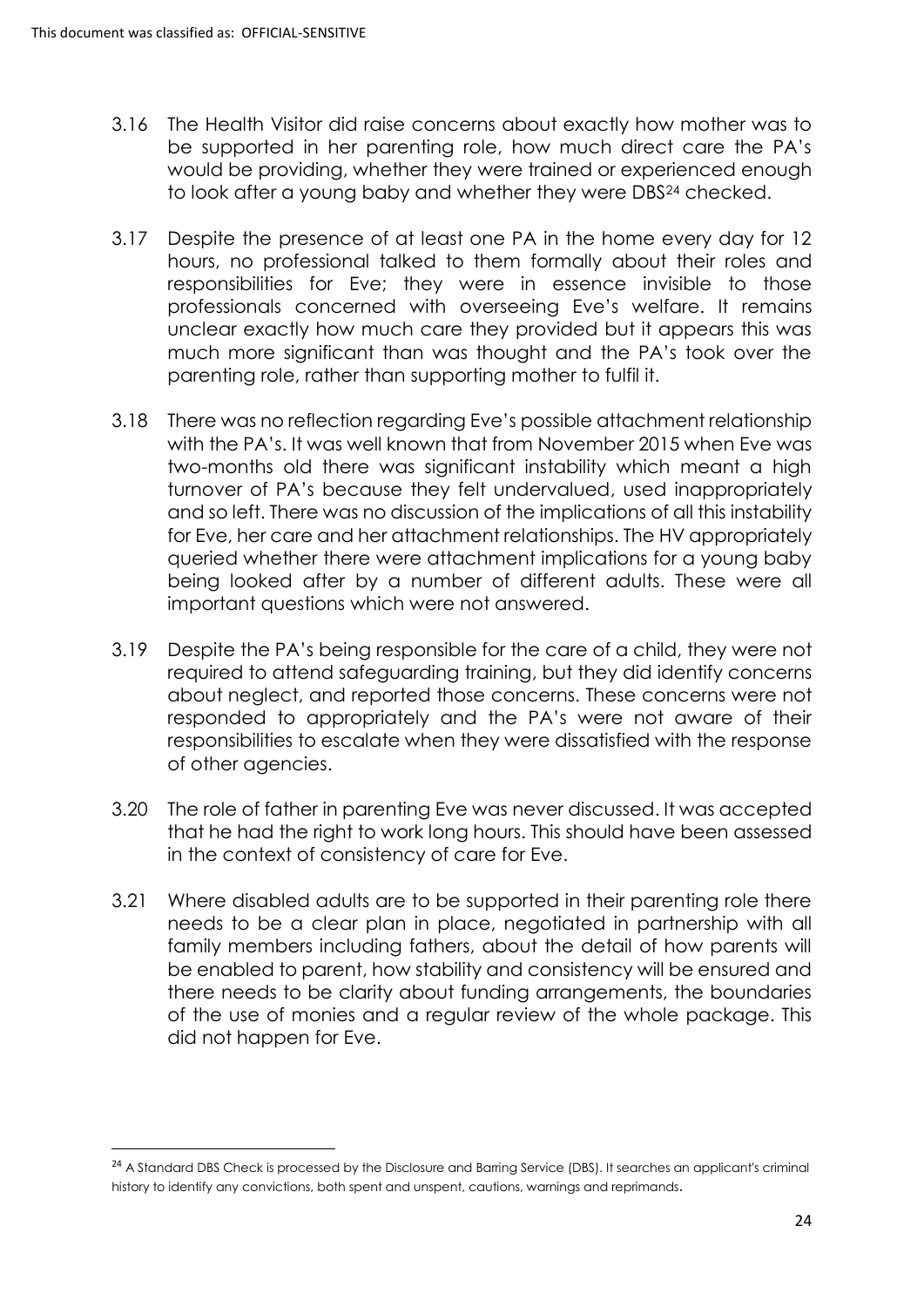**Recommendation 3:** A joint protocol needs to be developed between Children's and Adult services to provide guidance regarding situations where there is a child(ren) with support, care or protection needs and a parent with care and support needs.

#### **Finding 4: The importance of effective child in need processes**

- 3.22 Addressing the needs and circumstances of children requires effective multi-agency child in need processes. The Children Act 1989xv defines Children in Need (CIN) as those children whose vulnerability is such that they are unlikely to reach or maintain their necessary health and development without the provision of services. This is a serious issue for all children, and particularly for those under 5 for whom development is rapid and critical for their future. The emphasis on the importance of good quality assessment to determine the level of a child's need is reflective of the potential risks for a child's future. Once an assessment is undertaken and needs are identified, it is expected that a child focused plan is formulated which addresses those needs with a clear outline of the outcomes expected, services to be provided and the reviewing mechanisms identified. An assessment was undertaken, but it was unclear what the child in need process or plan was hoping to achieve for Eve.
- 3.23 It was agreed that Eve and her parents would be supported under the auspices of a child in need plan from when Eve was born. The early child in need meetings were held regularly, but the lack of a clear plan meant that there was no framework for the support to mother in her parenting role, so there was no vison about what progress or the lack of it would look like. There were ongoing concerns about the house being cluttered, and many discussions about this needing to be addressed for the safety and well-being of Eve. The meaning of this, why it was occurring and why it was not changing were not addressed.
- 3.24 There was evidence that mother and father were not coping, they often reported this to professionals, but this was a point of discussion rather than something to analyse and monitor in the context of parenting and Eve's outcomes. The same was true regarding financial concerns. Mothers concerns about Eve's heath needs were reported, but no sense made of them and the lack of analysis meant there was no professional view developed.
- 3.25 It is of note that over time, whenever there were concerns or complaints, these were discussed within a different meeting process such as a professionals meeting or joint meetings between Adult and Children's Services. This caused confusion about what tasks needed to be completed, by when and by whom. The role of the child in need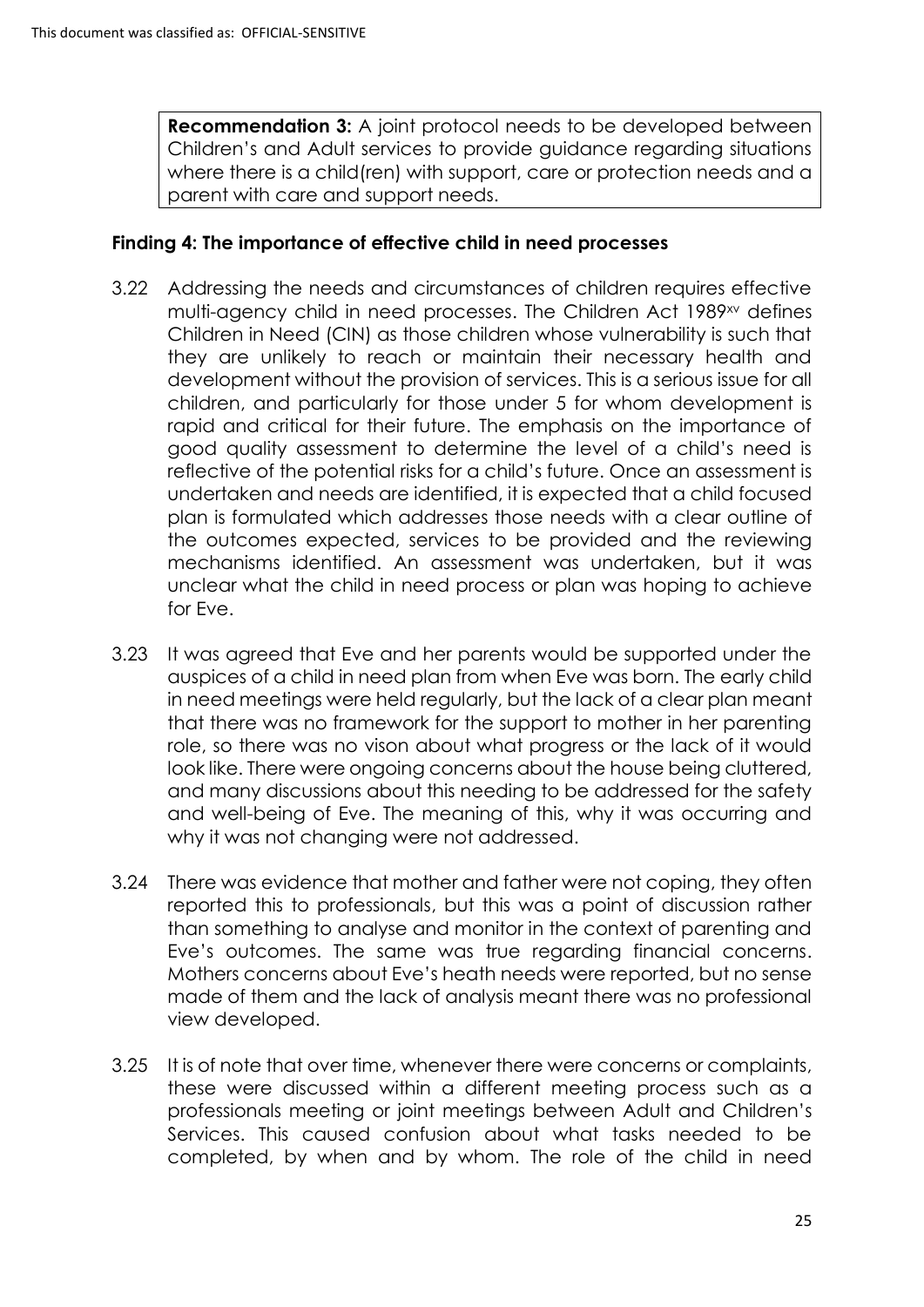meeting was undermined by these different meetings and meant some professionals, such as the HV were unaware of some concerns.

- 3.26 Each professional recorded the child in need meeting under a different title, a care team meeting, a core team meeting, a planning meeting, a case review and sometimes just a meeting. Although professionals involved understood that these meetings were held under the auspices of a child in need process the use of different names caused confusion across the multi-agency network and could undermine the focus which is primarily the needs of children.
- 3.27 There was a second period of child in need processes after the initial child protection conference which lasted for a period of three months, before it was agreed that the child in need plan would cease. This decision was agreed by all professionals but was taken at a time when the parenting assessment had not been undertaken, the issue of communication between the parents had not been addressed and the concerns about how mother would receive health information had not been tested. The review of mother's care package and medication review were also not complete.
- 3.28 Child in need processes are there to promote the health and development of a child through multi-agency plans in partnership with parents, where the parent's circumstances are understood and addressed within the plan for the wellbeing of children. There needs to be goals set, outcomes for the child clarified, services which promote the needs of the child and whole family and a reviewing mechanism which ensure progress is being made and lack of progress addressed.

**Recommendation 4:** The child in need process in Stockton needs to be made more robust to address the concerns raised in this SCR.

### **Finding 5: The Treatment of PA's**

**.** 

3.29 Mother was in charge of her own personal budget, and alongside all adults with care and support needs it is intended that these budgets are a key part of ensuring person centred care and self-directed support. The process is intended to be enabling and empowering in line with the social model of disability<sup>25</sup>. The personalisation support service in Stockton supports this self-determinism by providing advice and guidance about employment issues and managing employment regulations.

<sup>25</sup> <https://www.scope.org.uk/about-us/social-model-of-disability/>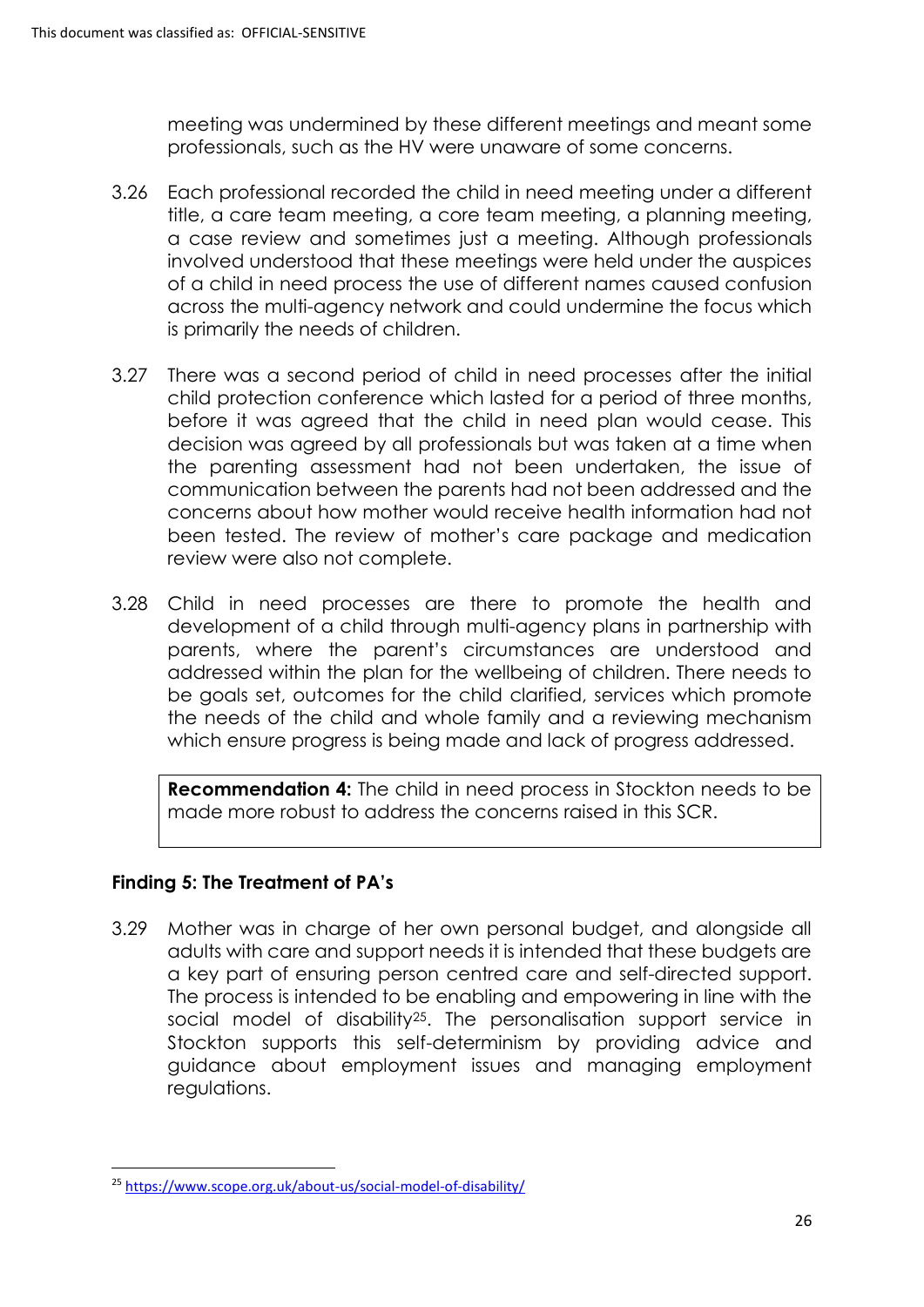- 3.30 PA's were expected to provide care by mother to a young, and seemingly unwell baby for a considerable period and they did this without training. They made numerous complaints about the other inappropriate duties they were required to complete, concerns about the care Eve received from mother, poor employment practices and bullying. As a consequence, they eventually left mother's employ. This created instability for Eve.
- 3.31 The employment issues were addressed by the personalisation services, but not resolved. Where a PA has problems with their employers (the adult with care and support needs) these must be addressed through established employee grievance procedures, and where these issues are not resolvable that ACASS will be the responsible agency.
- 3.32 The concerns the PA's raised about the neglect of Eve with the personalisation services and shared with Adult and Children's Services were not addressed. The PA's were not required to attend safeguarding training or given advice about how to report safeguarding concerns when it is your employer about whom you want to raise concerns regarding child abuse. The PA's did not know how to escalate their concerns when no action has been taken and feel confident to raise issues of exploitation, coercion and control when being employed as a PA.
- 3.33 The issue of the bullying of PA's by their employers not sufficiently covered in the PA staff handbook. This is left to the employer to deal with or for this to be escalated through ACASS. This does not take account of issues of possible exploitation, coercion and control when being employed as a PA.

### **Recommendation 5:**

A whistleblowing policy needs to be developed for PA's Where PA's are working in homes with children present, they should undertake safeguarding training. The Findings from this SCR to be incorporated anonymously into a briefing for PA's.

### **Finding 6: Addressing the early signs of child neglect**

- 3.34 The neglect of children by their parent's (primary caregivers) is a serious issue which has a significant and long-lasting negative effect on children's developmental outcomes, their safety, their emotional wellbeing and the impact often lasts into adulthood<sup>xvi</sup>.
- 3.35 Child neglect is a complex area of practice which requires a structured and analytical response. Of primary importance is that neglect is picked up early, in order to prevent cumulative harm to children and to prevent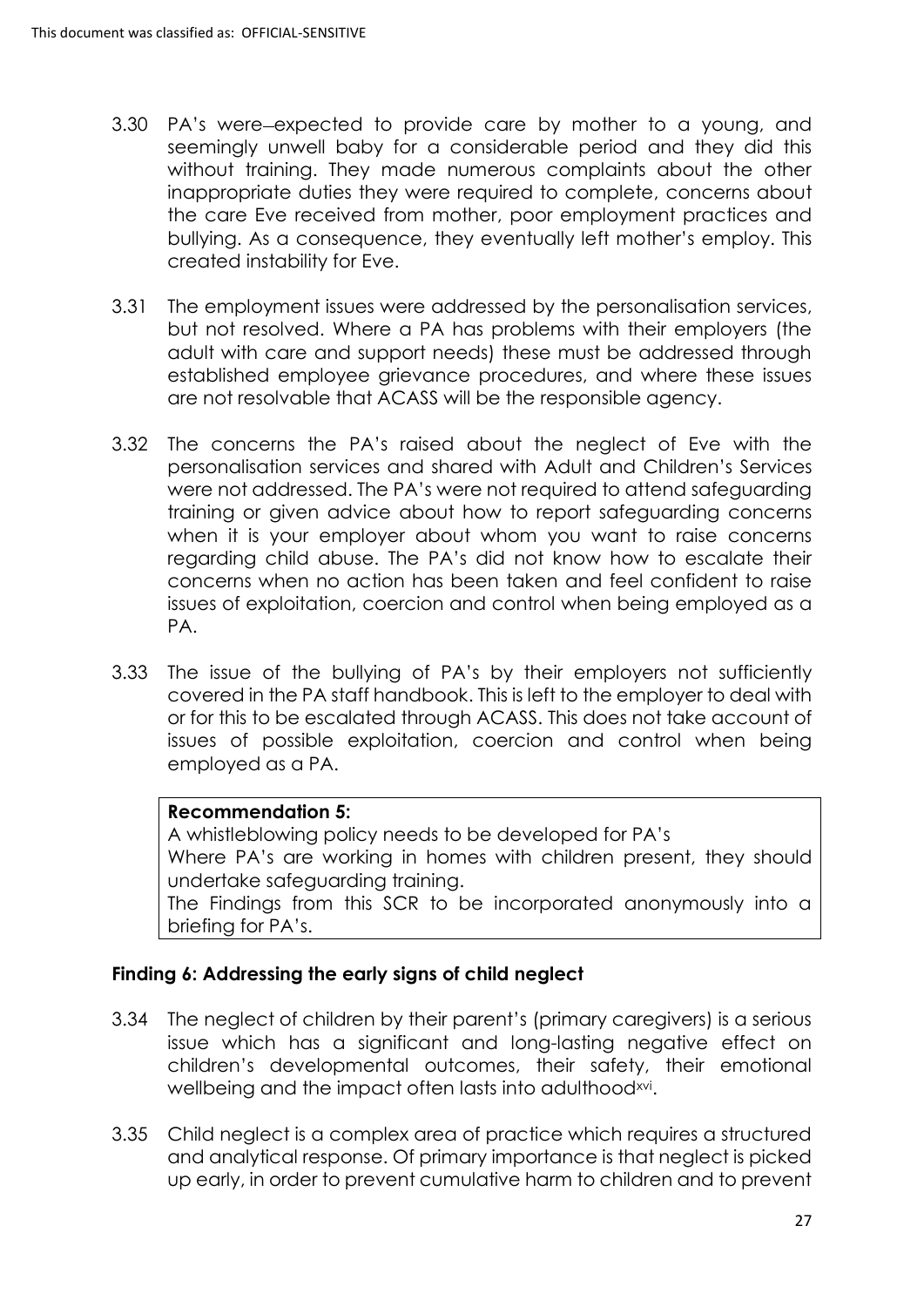entrenched patterns of poor parenting developing which become more and more difficult to change. Interventions to address neglect need to be focussed on the causes, and to target specific developmental change for the child which is evidenced over time. If the early signs of neglect are not addressed robustly, they can become entrenched and harder to resolve. This analysis was not completed for Eve.

- 3.36 Neglect is multi-faceted. It is not just the physical circumstances that the child lives in or the physical care they are provided with. It is a parent's commitment to change behaviours and negative parenting approaches in the best interests of the child. It is the ability to put adult needs secondary and to be able to hold a child in mind. The evidence here was that mother could not always do this. She did not take Eve to groups because of allergies that she had been told did not exist. Father was absent and provided little care. There was evidence of chaotic home circumstances and either an unwillingness or inability to change.
- 3.37 The Hartlepool and Stockton-on-Tees Safeguarding Children Partnership have already undertaken work to improve the response locally to child and adolescent neglect (via their 'Active Learning' model and the production of a 'Neglect Statement of Intent'). It is suggested that the findings from this review is incorporated into this work.

**Recommendation 6**: Hartlepool and Stockton-on-Tees Safeguarding Children Partnership should evaluate the effectiveness of work already undertaken to improve the local response to child and adolescent neglect; in order to understand the impact on outcomes for children and young people and to inform any additional work to be undertaken.

### **Finding 7: Addressing Fabricated and Induced Illness (FII)**

3.38 The Fabricated and Induced Illness of children by their parent (usually mother) is complex, controversial and difficult to diagnose/assess. It is defined as the behaviour of a parent who presents their child for medical attention with an injury or signs of illness which they either falsely report and/or exaggerate or deliberately cause and/or induce. Recent research and analysis have highlighted the importance of seeing FII as existing along a continuum from overanxious parents to misrepresentation of symptoms and exaggeration to inducements and deliberate harm. There is less evidence about whether parental behaviour develops across the continuum, gradually getting more extreme but there is good evidence that it is important to address suspected FII at an early stage and to use the phraseology of perplexing presentations<sup>xvii</sup>.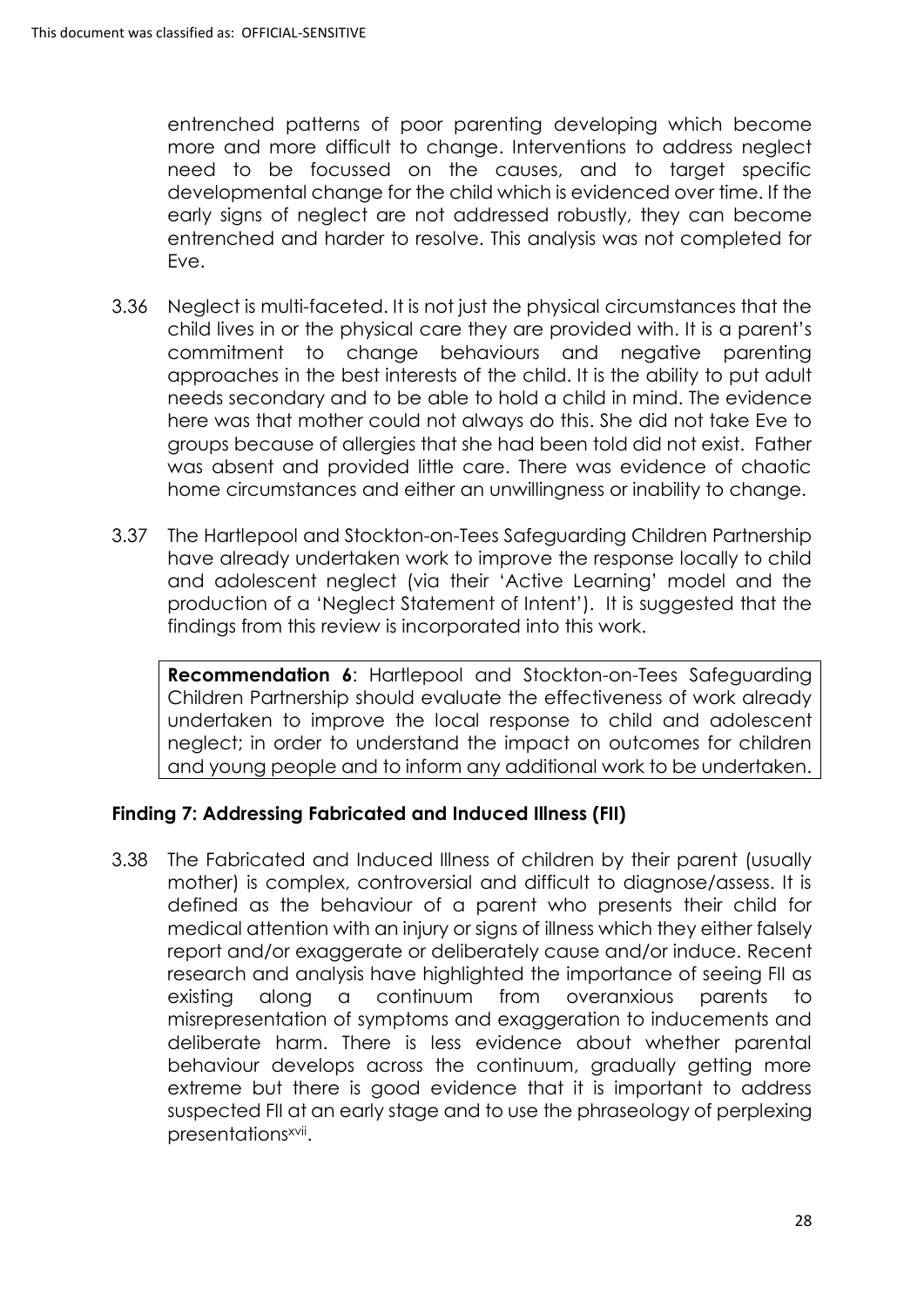- 3.39 There was early evidence that mother was preoccupied with her own needs (an indicator of possible FII)<sup>xviii</sup>. There was also evidence of mother's escalating anxiety about Eve's heath, specifically focused on a growing number of allergies with increasingly serious outcomes and she also cited signs of neurological difficulties indicative of Eve having inherited her own condition.
- 3.40 Initially professionals understood this anxiety to be because of Eve's early heath issues. Mother was provided with support through the dietician, the neonatal nurse and the HV. She was told that Eve was developing well.
- 3.41 Professionals need to notice when parental anxiety is out of proportion to the assessed need and provide help to address the anxiety. There is a need for professionals to make an assessment when these anxieties grow in the face of evidence of no health concerns. This happened partially for mother. Mother reported widespread allergies when Eve was 12 weeks old. There was no diagnosis of this. It was a constant issue for mother, causing limitations to Eve's life, and there were elements of mother controlling the PA's and professional behaviour. There was a sense that this was not quite right, held by all, but never clearly articulated (see finding 2). Later, it was clear that Eve had no allergies and there were no neurological concerns. Mother disputed this and carried on withholding food and putting stringent arrangements in place. Eve continued to miss out on toddler activities and unnecessary time spent on securing her environment when it was not necessary. The escalation of mother's behaviour went unanalysed and unaddressed and not understood.
- 3.42 If professionals had tried to make sense in the early stages of mother's anxieties there could have been a more clearly articulated professional view about whether this was extreme parental anxiety which needed addressing, or was the early signs of FII which also required a response, with the aim of addressing the concerns before they escalated.
- 3.43 The consultant gastroenterologist at hospital 2 correctly assessed in April 2017 that there were concerns about fabricated and Induced Illness and this was effective child focussed practice. However, she did not make a referral to Children's Services at this time; she organised for there to be further medical testing. Whilst this further medical testing to rule out medical causes is recommended by existing guidance for F11, both the DfES and Royal College of Psychiatry guidance make it clear that this should not delay a referral to Children's Services. This is because when there is evidence that FII is a concern it is important that a clear investigation is planned, appropriate safeguarding processes are enacted, and that there is time for all information (not just health) to be collated and analysed. This takes time, clarity of roles and responsibilities,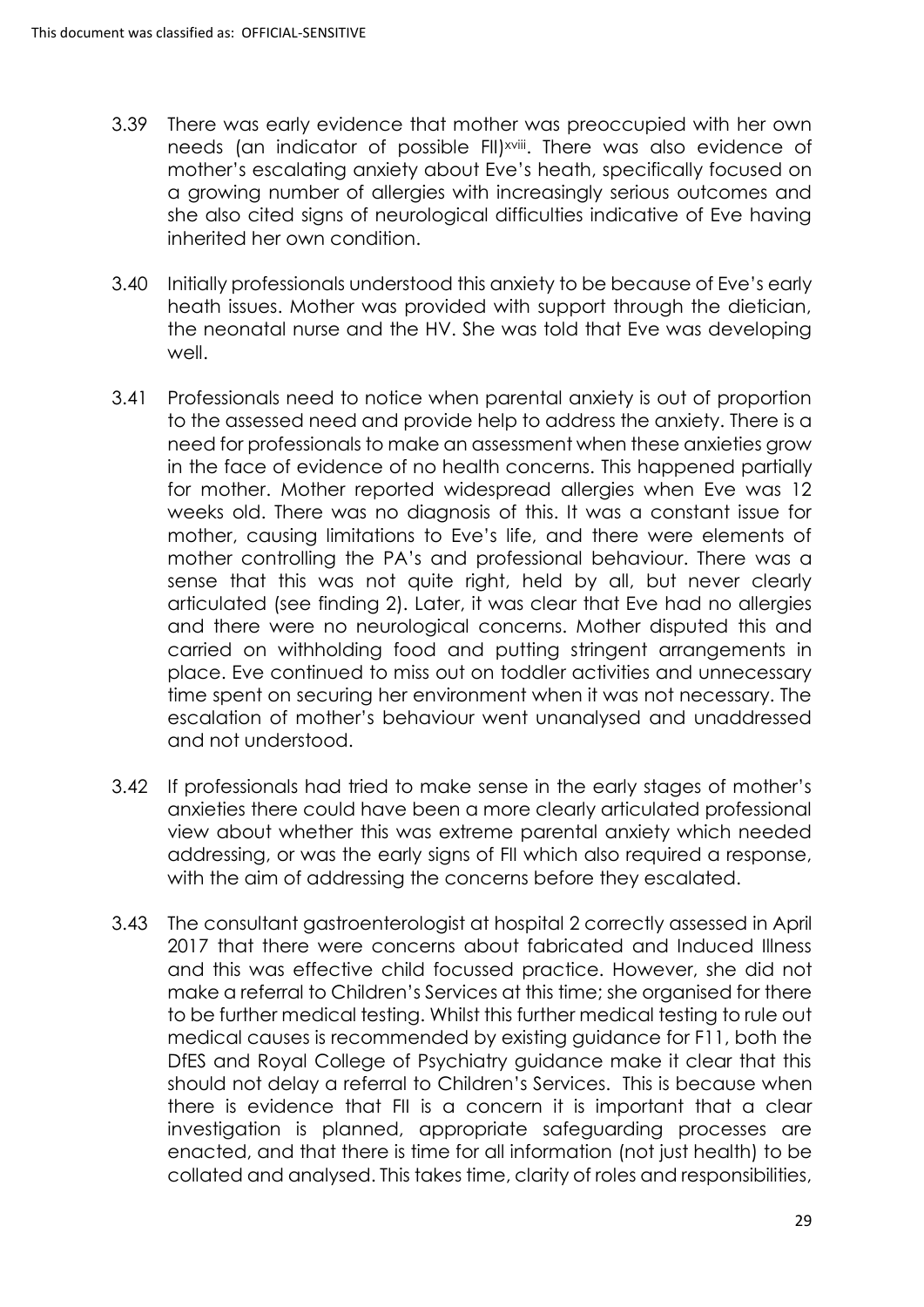time to ensure that all appropriate professionals can attend meetings and when people come to meetings, they have had time to read all reports and make sense of them.

- 3.44 Once the allergy testing was underway in July 2017 there were immediate concerns about mother's behaviour and her response to medical advice. This led to a health meeting and then a referral to Children's Services and a strategy meeting. This meeting did not agree who would be the "responsible paediatric consultant" or lead consultant as outlined in both sets of FII guidance. This would have established who would lead the process, who would ensure that a comprehensive health chronology was commissioned and who would meet with the parents to discuss the concerns and next steps.
- 3.45 The strategy meeting did not discuss who would need to attend the initial child protection conference. The Royal College guidance says that the lead health consultant for the child must be in attendance; the guidance does not make clear that this is more important than meeting the statutory timescales of 15 working days between the strategy meeting and the initial child protection case conference. This guidance also suggests the lead consultant should be included in the child protection enquiries or at least provide advice; this did not happen.
- 3.46 The child protection enquiries commenced. A good assessment/child protection report was completed which covered the key issues but did not make use of the consultant gastroenterologist's expertise and did not focus on some of the key issues regarding FII.
- 3.47 An initial child protection case conference (ICPCC) was organised, but the consultant gastroenterologist, the gastroenterology dietician and the consultant respiratory consultant from hospital 2 were asked for a report and invited to the ICPCC conference three working days before the conference was due to take place. The GP was asked to attend and provide a report two days before the conference. Given the complexity of the issue and amount of health information this was not enough notice to produce health reports (although hospital 2 produced three comprehensive reports with an attached chronology) and not enough time for the Chair or other professionals to read and digest. The departments at Hospital 1 involved with Eve were not asked for a report or invited to the conference, which meant mothers' assertion about contradictory information being provided could not be addressed.
- 3.48 The consultant gastroenterologist (Hospital 2) made it clear that she would not be able to attend but would send a report. Her absence was significant and there should have been discussion about whether the conference date should have been changed.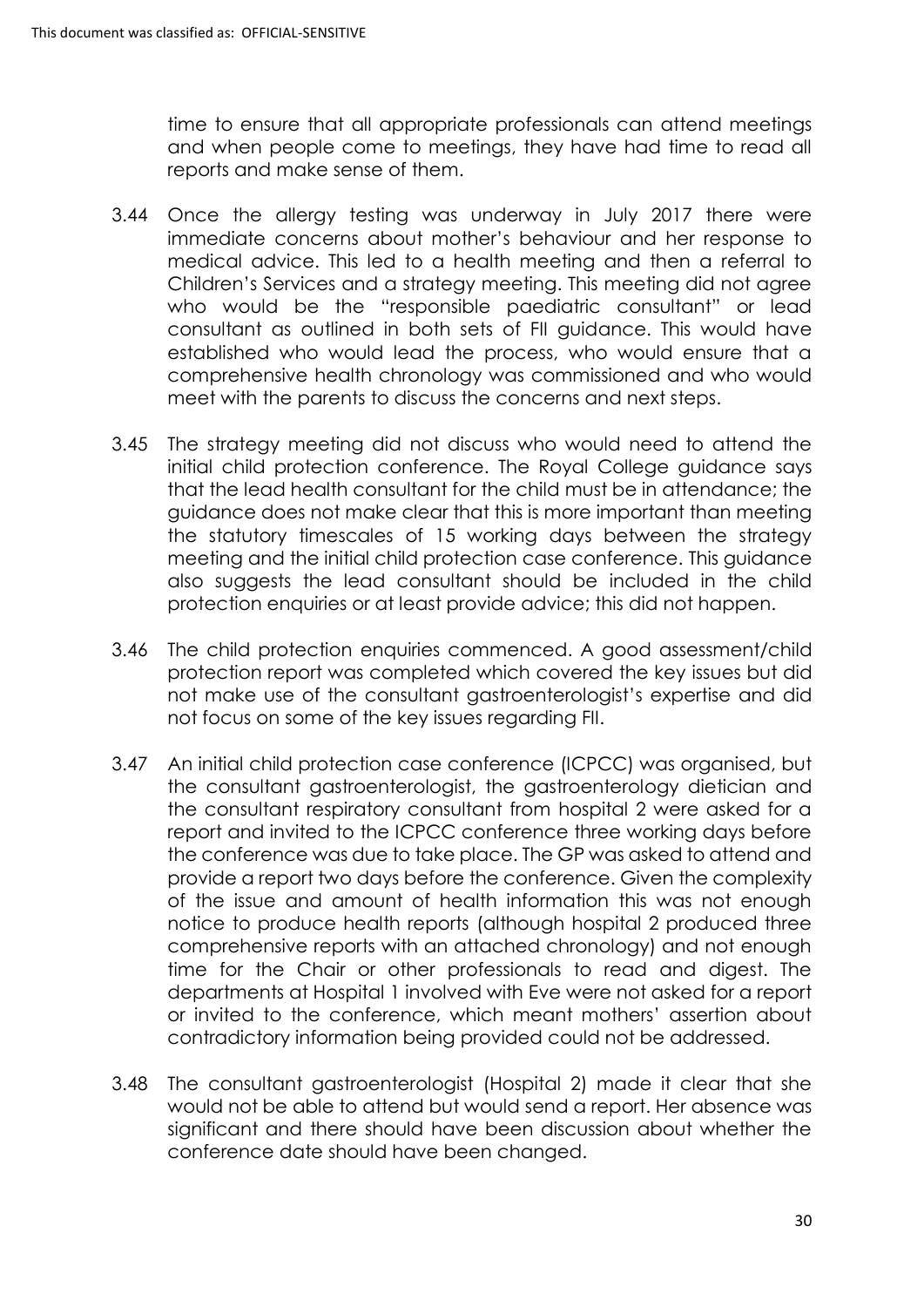- 3.49 At the ICPC professionals only saw the reports on the day and would not have had a chance of understanding the full information. These reports provide clear evidence to support the concerns in relation to FII.
- 3.50 Whilst it is important that parents are enabled to give their perspective and counter concerns in safeguarding meetings, in this case, mother's arguments were allowed to undermine the significant evidence from hospital 2. Mother alleged that the referral from hospital 2 was malicious and this went unchallenged and unaddressed. This evidence of a parent undermining the expertise of professionals, particularly medical professionals should be an important consideration within an assessment of FII; there was considerable evidence of mother previously undermining the credibility of professionals without challenge.
- 3.51 All professionals agreed that Eve should be supported under a child in need plan. It is not unusual for situations where there are concerns about FII to be managed effectively under the auspices of a child in need plan; what is important is that the concerns about FII remain at the heart of why the plan is in place, and there is robust monitoring. The lack of the lead consultant, who had provided clear evidence of FII for Eve, which had the potential to have a negative impact on Eve's health and wellbeing, and mother's effective undermining of hospital 2 and hospital 1 and their information, meant that ongoing concerns about FII got lost. The child in need plan focussed on actions that mother and father needed to take. There was an action to get a hospital chronology, but the reasons for this are not apparent and undermined the extensive information already provided. There was no request for information or a chronology of contacts from hospital 1 or other health professionals involved with the family e.g. GP.
- 3.52 This finding highlights the need for professionals to have a detailed understanding of F11. There was confusion about the meaning and application of guidance, insufficient time for reports to be produced and professionals to read and digest.

**Recommendation 8:** The Stockton and Hartlepool Children's Safeguarding Partnership a Tees-wide procedure for Fabricated and Induced Illness. This procedure requires review in the light of this SCR. This work should take into account the findings from this review and the learning emerging from Stockton Children's Services in addressing the needs of Eve. This should include a review of the arrangements for identification, assessment and the conduct, timing and representation of appropriate professionals at Child Protection Case Conferences and consider the gaps in information sharing found.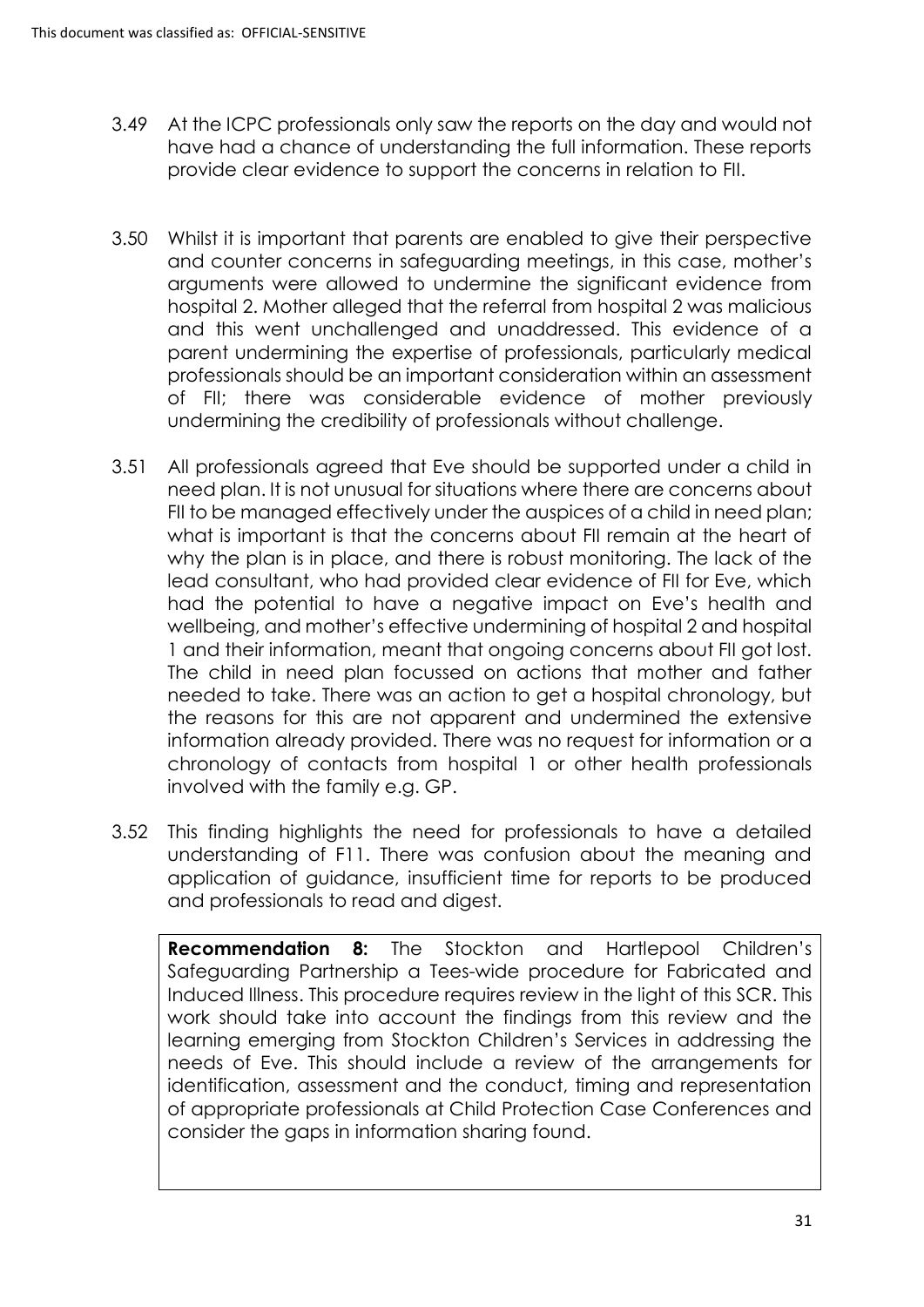**Recommendation 9:** Currently in Stockton, one report is prepared for Child Protection Case Conferences by the allocated social worker, and all professionals who know the child and family contribute to this. This does not allow for each agency to be clear about their own analysis of a child(ren) circumstances. This is important in the context of fabricated and Induced Illness, but the need for separate reports, which utilise the knowledge and experience of each professional is also a key finding from many Serious Case Reviews.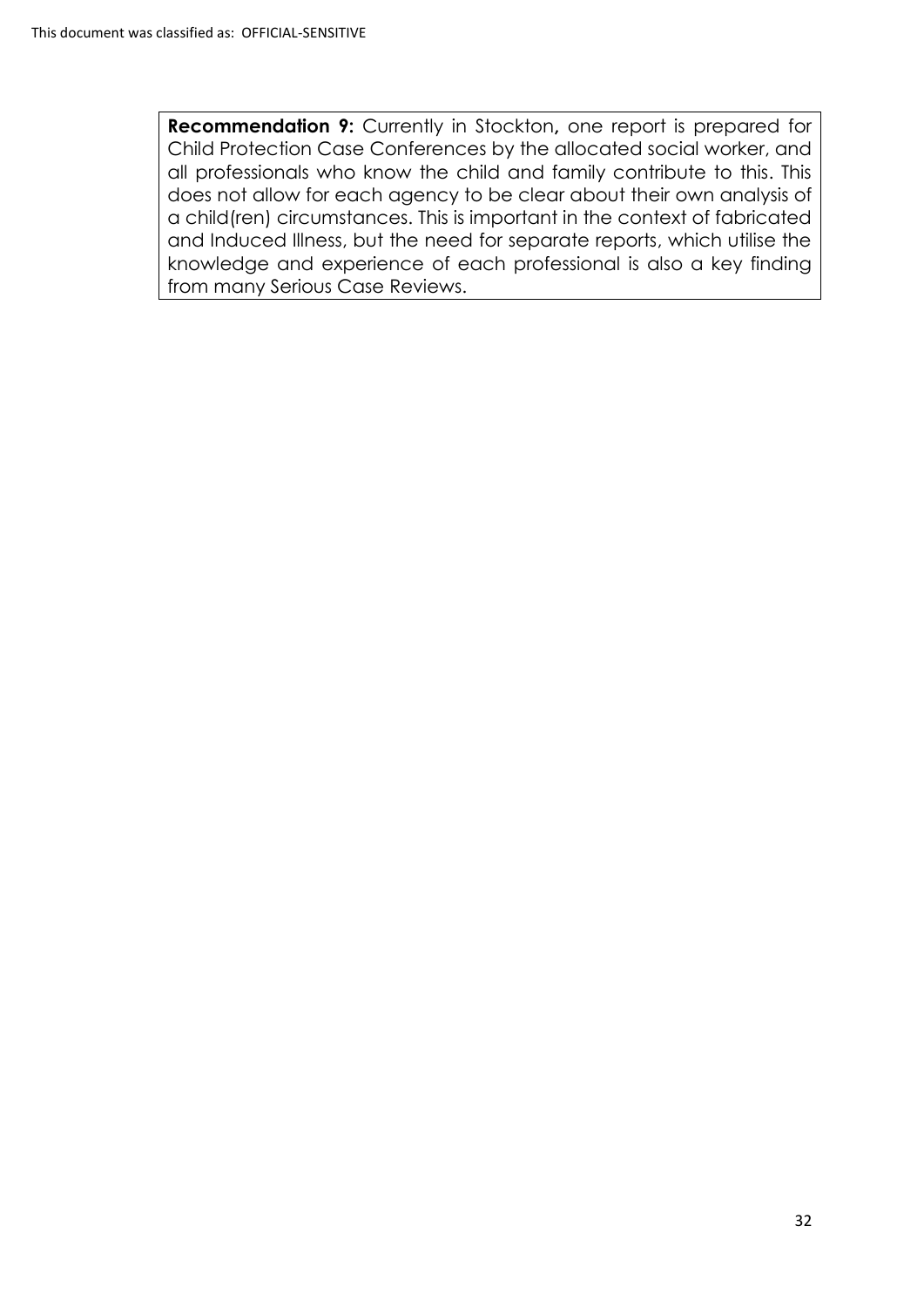## **References**

<sup>i</sup> RCPC (20090 Fabricated or Induced Illness by Carers (FII): A Practical Guide for Paediatricians: RCPC. **.** 

[https://www.rcpch.ac.uk/sites/default/files/Fabricated\\_or\\_Induced\\_Illness\\_by\\_Carer](https://www.rcpch.ac.uk/sites/default/files/Fabricated_or_Induced_Illness_by_Carers_A_Practical_Guide_for_Paediatricians_2009.pdf) s A Practical Guide for Paediatricians 2009.pdf

ii RCPC (20090 Fabricated or Induced Illness by Carers (FII): A Practical Guide for Paediatricians: RCPC.

[https://www.rcpch.ac.uk/sites/default/files/Fabricated\\_or\\_Induced\\_Illness\\_by\\_Carer](https://www.rcpch.ac.uk/sites/default/files/Fabricated_or_Induced_Illness_by_Carers_A_Practical_Guide_for_Paediatricians_2009.pdf) s A Practical Guide for Paediatricians 2009.pdf

iii Department for Children, Schools and Families (2008) [Safeguarding children in whom illness](https://assets.publishing.service.gov.uk/government/uploads/system/uploads/attachment_data/file/277314/Safeguarding_Children_in_whom_illness_is_fabricated_or_induced.pdf)  [is fabricated or induced](https://assets.publishing.service.gov.uk/government/uploads/system/uploads/attachment_data/file/277314/Safeguarding_Children_in_whom_illness_is_fabricated_or_induced.pdf) [https://www.gov.uk/government/publications/safeguarding-children-in-whom](https://www.gov.uk/government/publications/safeguarding-children-in-whom-illness-is-fabricated-or-induced)[illness-is-fabricated-or-induced](https://www.gov.uk/government/publications/safeguarding-children-in-whom-illness-is-fabricated-or-induced)

iv RCPC (20090 Fabricated or Induced Illness by Carers (FII): A Practical Guide for Paediatricians: RCPC.

[https://www.rcpch.ac.uk/sites/default/files/Fabricated\\_or\\_Induced\\_Illness\\_by\\_Carer](https://www.rcpch.ac.uk/sites/default/files/Fabricated_or_Induced_Illness_by_Carers_A_Practical_Guide_for_Paediatricians_2009.pdf) [s\\_A\\_Practical\\_Guide\\_for\\_Paediatricians\\_2009.pdf](https://www.rcpch.ac.uk/sites/default/files/Fabricated_or_Induced_Illness_by_Carers_A_Practical_Guide_for_Paediatricians_2009.pdf)

v

vi Jenkins A, Millar S, Robins J. (2011). Denial of pregnancy – a literature review and discussion of ethical and legal issues. J R Soc Med 104(7):286-291

viivii Wessel J, Endrikat J, Buscher U. (2003). Elevated risk for neonatal outcome following denial of pregnancy: results of a one-year prospective study compared with control groups. J Perinat Med 31(1):29-35 15.

viii Littlechild, B. et al (2016) The Effects of Violence and Aggression From Parents on Child Protection Workers' Personal, Family, and Professional Lives SAGE Open January-March 2016: 1–12 © The Author(s) 2016 DOI: 10.1177/2158244015624951 sgo.sagep

[https://pdfs.semanticscholar.org/190d/f3960d9364a313e50515d7d739943fa69d74.pd](https://pdfs.semanticscholar.org/190d/f3960d9364a313e50515d7d739943fa69d74.pdf) [f](https://pdfs.semanticscholar.org/190d/f3960d9364a313e50515d7d739943fa69d74.pdf)

ix Turney, D 2009, *[Analysis and critical thinking in assessment: a literature review](https://research-information.bristol.ac.uk/en/publications/analysis-and-critical-thinking-in-assessment-a-literature-review(83d7e81f-46ce-49a3-a01b-d3079a4f5cf1).html)*. Research in Practice.

x

[https://assets.publishing.service.gov.uk/government/uploads/system/uploads/attac](https://assets.publishing.service.gov.uk/government/uploads/system/uploads/attachment_data/file/305516/RR337_-_Clinical_Judgement_and_Decision-Making_in_Childrens_Social_Work.pdf) [hment\\_data/file/305516/RR337\\_-\\_Clinical\\_Judgement\\_and\\_Decision-](https://assets.publishing.service.gov.uk/government/uploads/system/uploads/attachment_data/file/305516/RR337_-_Clinical_Judgement_and_Decision-Making_in_Childrens_Social_Work.pdf)[Making\\_in\\_Childrens\\_Social\\_Work.pdf](https://assets.publishing.service.gov.uk/government/uploads/system/uploads/attachment_data/file/305516/RR337_-_Clinical_Judgement_and_Decision-Making_in_Childrens_Social_Work.pdf)

xi

[https://assets.publishing.service.gov.uk/government/uploads/system/uploads/attac](https://assets.publishing.service.gov.uk/government/uploads/system/uploads/attachment_data/file/175391/Munro-Review.pdf) [hment\\_data/file/175391/Munro-Review.pdf](https://assets.publishing.service.gov.uk/government/uploads/system/uploads/attachment_data/file/175391/Munro-Review.pdf)

xii Social Care Institute for Excellence (2007) Working together to support disabled parents. London: Social Care Institute for Excellence.

xiii [https://www.un.org/development/desa/disabilities/convention-on-the-rights-of](https://www.un.org/development/desa/disabilities/convention-on-the-rights-of-persons-with-disabilities/convention-on-the-rights-of-persons-with-disabilities-2.html)[persons-with-disabilities/convention-on-the-rights-of-persons-with-disabilities-2.html](https://www.un.org/development/desa/disabilities/convention-on-the-rights-of-persons-with-disabilities/convention-on-the-rights-of-persons-with-disabilities-2.html)

xv <http://www.legislation.gov.uk/ukpga/1989/41/contents>

xvi [file:///C:/Users/richa/Downloads/Childhood\\_neglect\\_and\\_abuse\\_comparing\\_placement\\_options%20\(1\).pdf](file:///C:/Users/richa/Downloads/Childhood_neglect_and_abuse_comparing_placement_options%20(1).pdf)